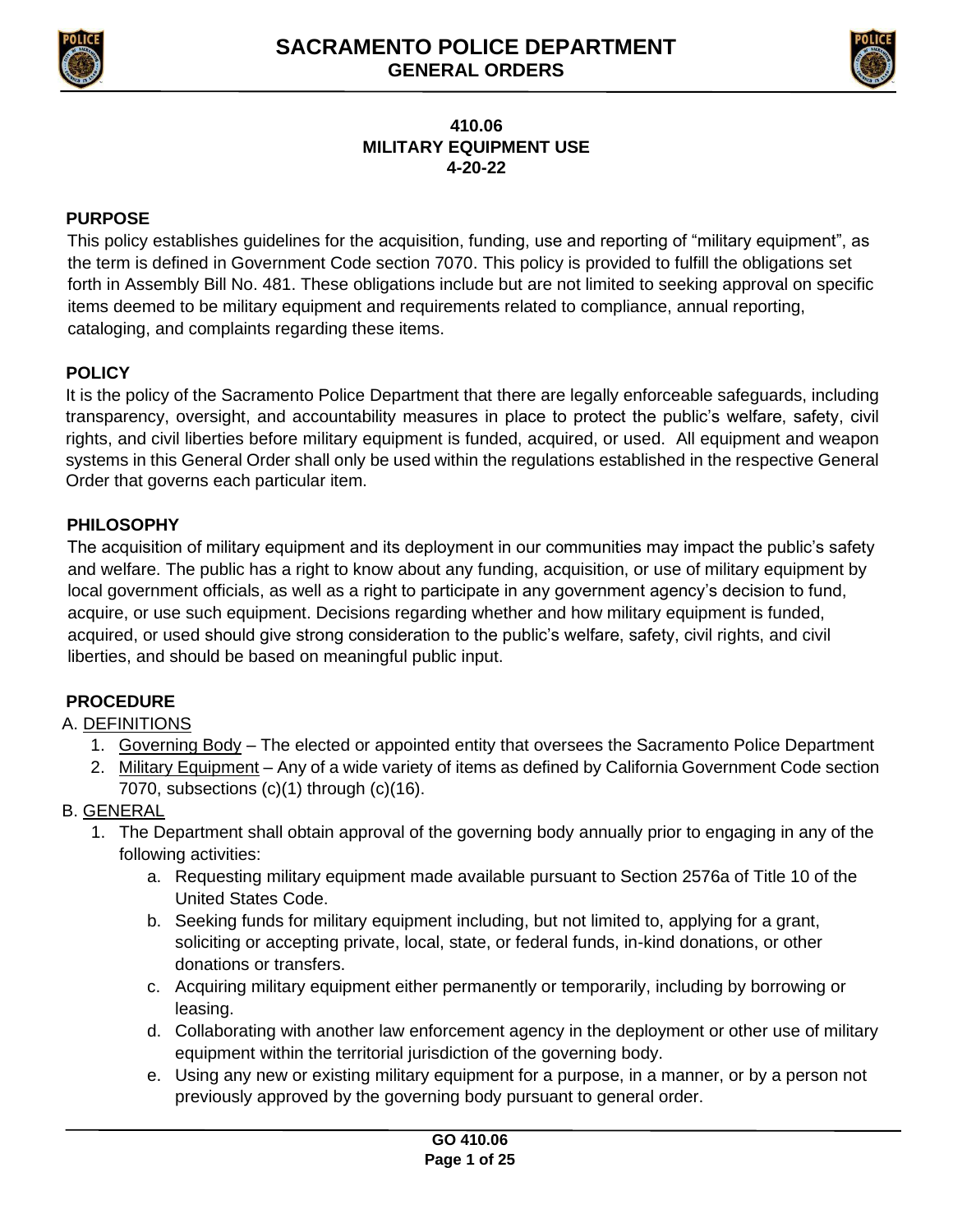



- f. Soliciting or responding to a proposal for, or entering into an agreement with, any other person or entity to seek funds for, apply to receive, acquire, use, or collaborate in the use of, military equipment.
- 2. In seeking the approval of the governing body, the Department shall submit a proposed military equipment use policy, or subsequent amendments, to the City Council and the public via the law enforcement agency's internet website at least 30 days prior to any public hearing concerning the military equipment at issue.

# C. MILITARY EQUIPMENT USE CONSIDERATIONS

- 1. The military equipment acquired and authorized by the Department is:
	- a. Necessary because there is no reasonable alternative that can achieve the same objective of officer and civilian safety.
	- b. Reasonably cost effective compared to available alternatives that can achieve the same objective of officer and civilian safety.
- 2. Military equipment shall only be used by a Department employee only after applicable training, including any course required by the Commission on Peace Officer Standards and Training, has been completed, unless exigent circumstances arise.

# D. MILITARY EQUIPMENT REPORTING CONSIDERATIONS

- 1. The Department shall submit an annual military equipment report to City Council that addresses each type of military equipment possessed by the Department.
- 2. The Department shall also make each annual military equipment report publicly available on its internet website for as long as the military equipment is available for use.
- 3. The annual military equipment report shall, at a minimum, include the following information for the immediately preceding calendar year for each type of military equipment:
	- a. A summary of how the military equipment was used and the purpose of its use.
	- b. A summary of any complaints or concerns received concerning the military equipment.
	- c. The results of any internal audits, any information about violations of the military equipment use policy, and any actions taken in response.
	- d. The total annual cost for each type of military equipment, including acquisition, personnel, training, transportation, maintenance, storage, upgrade, and other ongoing costs, and from what source funds will be provided for the military equipment in the calendar year following submission of the annual military equipment report.
	- e. The quantity possessed for each type of military equipment.
	- f. If SPD intends to acquire additional military equipment in the next year, the quantity sought for each type of military equipment.
		- i. Within 30 days of submitting and publicly releasing an annual military equipment report, SPD shall hold at least one well-publicized and conveniently located community engagement meeting, at which the general public may discuss and ask questions regarding the annual military equipment report and SPD's funding, acquisition, or use of military equipment. This shall occur as a part of SPD's presentation to the governing body.

# E. CATALOGING OF MILITARY USE EQUIPMENT

All military use equipment kept and maintained by the Sacramento Police Department shall be cataloged in a way which addresses each of the following requirements:

- 1. The manufacturers description of the equipment.
- 2. The capabilities of the equipment.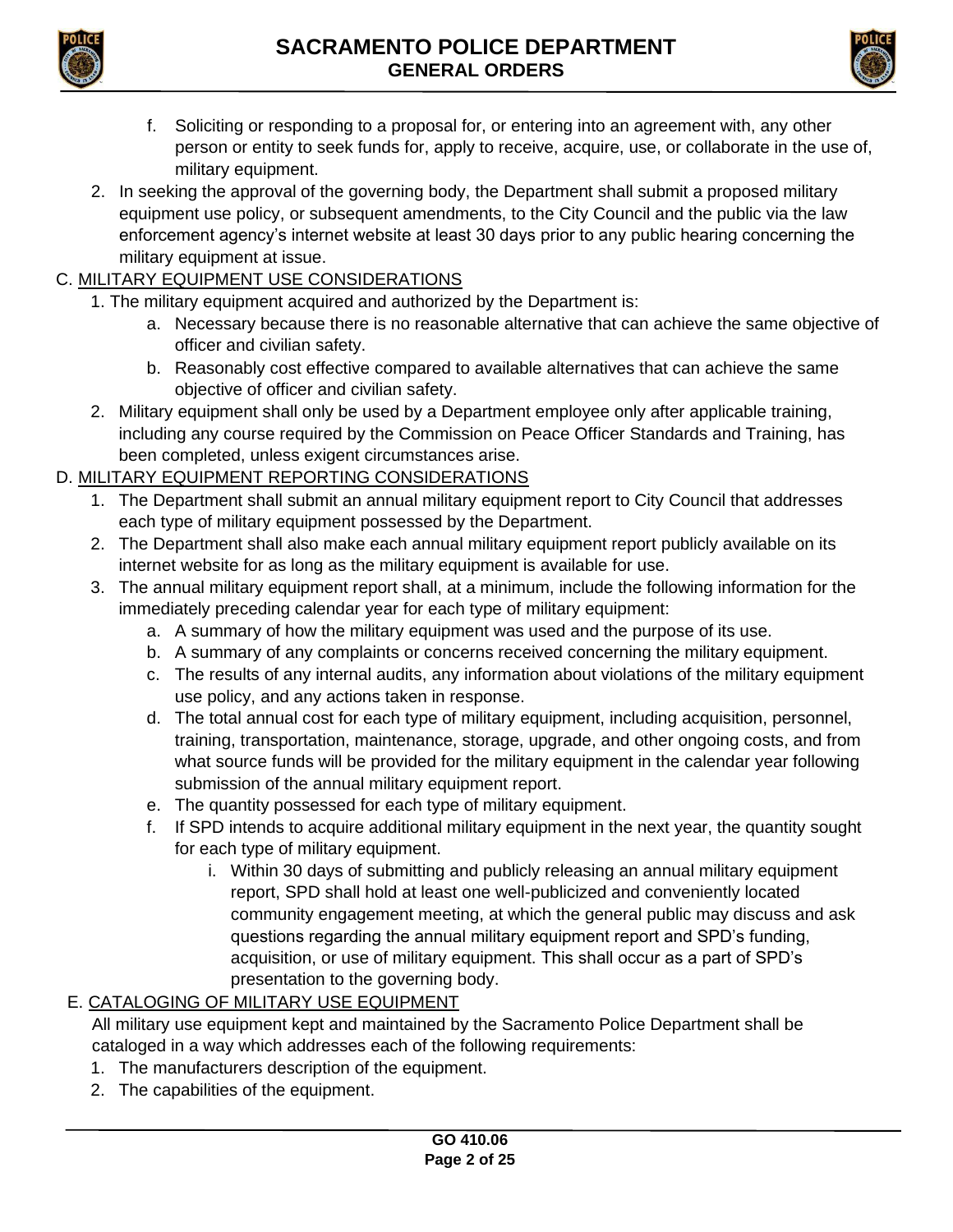



- 3. The purposes and authorized uses for which the Department proposes to use the equipment.
- 4. The expected lifespan of the equipment.
- 5. The fiscal impact of the equipment, both initially and for on-going maintenance.
- 6. The quantity of the equipment, whether maintained or sought.

# F. COMPLIANCE

- 1. The Department Inspections and Standards Team (IST) will ensure that all Department members comply with this policy. The IST will conduct an annual audit with the assistance of the Professional Standards Unit. The Chief of Police or designee will be notified of any policy violations and, if needed, the violation(s) will be referred to the Internal Affairs Division and handled in accordance with Reference Manual 220.01 (Internal Affairs Investigations). All instances of non-compliance will be reported to City Council via the annual military equipment report.
- 2. Any member of the public can register a question or concern regarding military use equipment by contacting the Sacramento Police Department's Professional Standards Unit via email at [SPDPSU@pd.cityofsacramento.org.](mailto:SPDPSU@pd.cityofsacramento.org) A response to the question or concern shall be completed by the Department in a timely manner.
- 3. Any member of the public can submit a complaint to any member of the Department and in any form (i.e. in person, telephone, email, etc.). Once the complaint is received, it should be routed to the Internal Affairs Division in accordance with General Order 220.01 (Personnel Complaints).

# G. FUNDING

The Department shall seek council approval for military equipment, including, but not limited to, applying for a grant, soliciting or accepting private, local, state, or federal funds, in-kind donations, or other donations or transfers.

1. The Department has authority to apply for funding prior to obtaining council approval in the case of exigent circumstances. The Department shall obtain council approval as soon as practicable.

# H. MILITARY USE EQUIPMENT

- **1. Unmanned Aircraft System (UAS):** An unmanned aircraft along with the associated equipment necessary to control it remotely.
	- a. Description, quantity, capabilities, and purchase cost of current UAS:
		- i. DJI MAVIC MINI, cost: \$400 each, quantity: 6. Miniature UAS that weighs approximately 249 grams and is able to record video and audio with approximately 30 minutes of flight time. Proposed annual procurement quantity TBD. Proposed annual procurement costs TBD.
		- ii. DJI INSPIRE, cost: \$1200 each, quantity: 1. UAS with a single-color camera, weighs approx. 7.5 pounds and has video recording capabilities, approx. 30 minutes of flight time. Proposed annual procurement quantity TBD. Proposed annual procurement costs TBD.
		- iii. DJI MAVIC ENTERPRISE DUALS, cost: \$5,500 each, quantity: 35. UAS that has a color and infrared (IR) camera as well as audible speaker and light. Capable of video recording and weighs 899 grams, approx. 30 minutes of flight time. Proposed annual procurement quantity TBD. Proposed annual procurement costs TBD.
		- iv. DJI Mavic Enterprise advanced (quantity 2) Cost is \$6500, has a 30 min flight time, and is equipped with both color and IR cameras, speaker, and spotlight. Capable of video recording and weight approx. 900 grams. Proposed annual procurement quantity TBD. Proposed annual procurement costs TBD.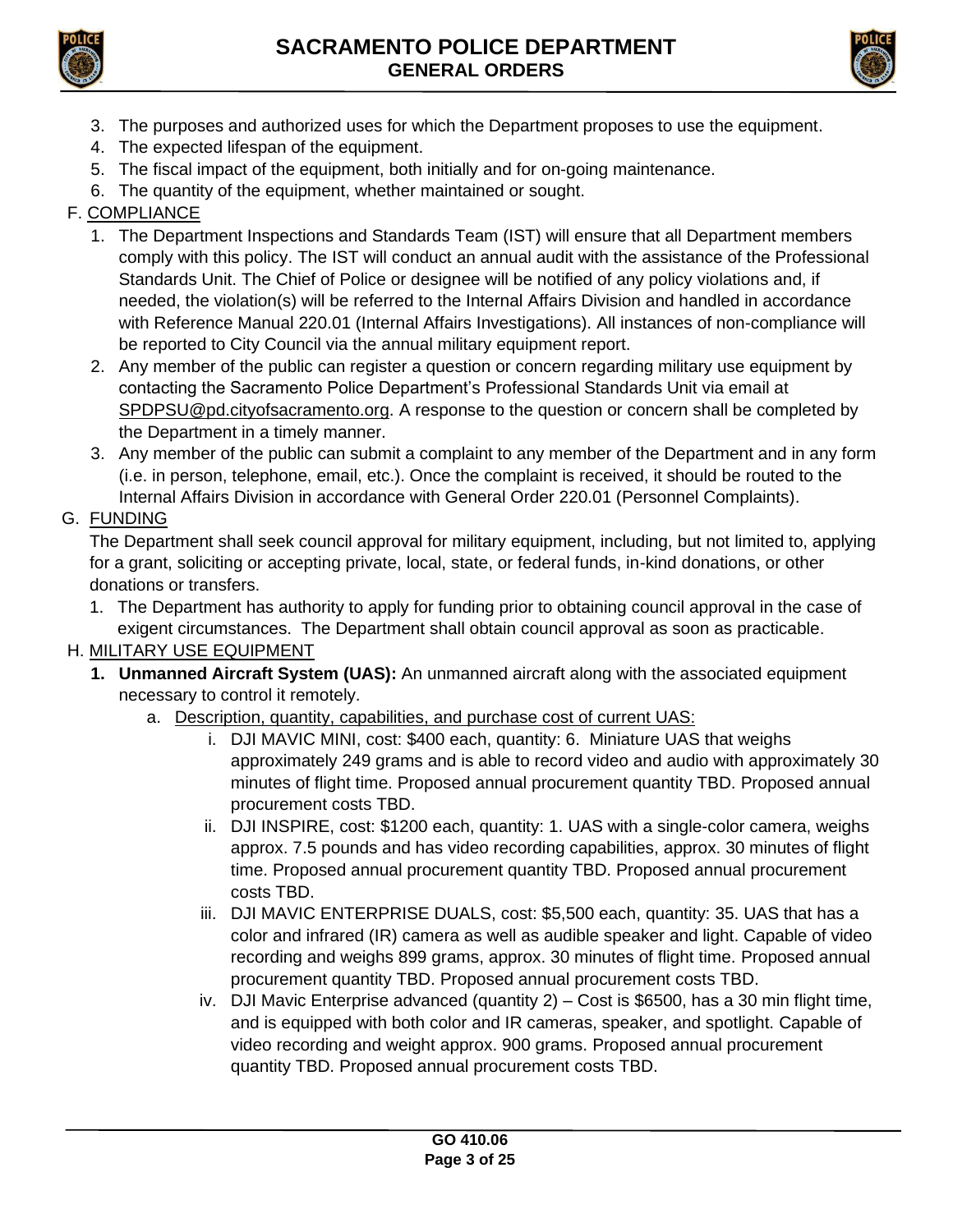



- v. DJI M300 with HT20, cost: \$25,000 each, quantity: 1. UAS that has 45 minutes of flight time, in all weather, has an IR camera, zoom camera and light. Has video recording capabilities. Proposed annual procurement quantity TBD. Proposed annual procurement costs TBD.
- vi. DJI MAVIC PRO, cost: \$1500, quantity: 1. UAS that weighs approx. 1.5 pounds, 25 min flight time and a single-color camera with recording capabilities. Proposed annual procurement quantity TBD. Proposed annual procurement costs TBD.
- vii. MOBULA 7, cost: \$250, quantity: 18. UAS that weighs approx. 8 oz, records video and has a 5 minutes of flight time. Proposed annual procurement quantity TBD. Proposed annual procurement costs TBD.
- viii. KOPIS, cost: \$375, quantity: 1. UAS that weighs approx. 275 grams, records video, and has a 5 minutes of flight time. Proposed annual procurement quantity TBD. Proposed annual procurement costs TBD.
- ix. IFLIGHT A75, cost: \$300, quantity: 4. UAS that weighs approx. 2.47 oz, records video and has a 5 minutes of flight time. Proposed annual procurement quantity TBD. Proposed annual procurement costs TBD.
- x. IFLIGHT A85 (quantity 12), cost \$300, weighs approx. 88 grams, records video, has a 5-minute flight time and forward-facing led illumination. Proposed annual procurement quantity TBD. Proposed annual procurement costs TBD.
- a. Purpose
	- i. To be deployed when its view would assist officers or incident commanders with the following situations, which include but are not limited to:
	- ii. major collision investigations.
	- iii. search for missing persons.
	- iv. natural disaster management.
	- v. crime scene photography.
	- vi. SWAT, tactical or other public safety and life preservation missions.
	- vii. In response to specific requests from local, state or federal fire authorities for fire response and/or prevention.
- b. Authorized Use
	- i. Only assigned operators who have completed the required training shall be permitted to
	- ii. operate any UAS during approved missions.
- c. Expected Life Span
	- i. All UAS equipment, 3-5 years.
- d. Fiscal Impact
	- i. Annual maintenance and battery replacement cost is approximately \$15,000.
- e. Training
	- i. All Department UAS operators are licensed by the Federal Aviation Administration for UAS operation. In addition, each operator must attend a 40-hour department training and ongoing quarterly training.
- f. Legal and Procedural Rules
	- i. The use of this equipment shall comply with the authorizations and prohibitions set forth in General Order 525.09 – Unmanned Aerial Systems and FAA Regulation 14 CFR Part 107. It is the policy of the SPD to utilize UAS only for official law enforcement purposes, and in a manner that respects the privacy of our community,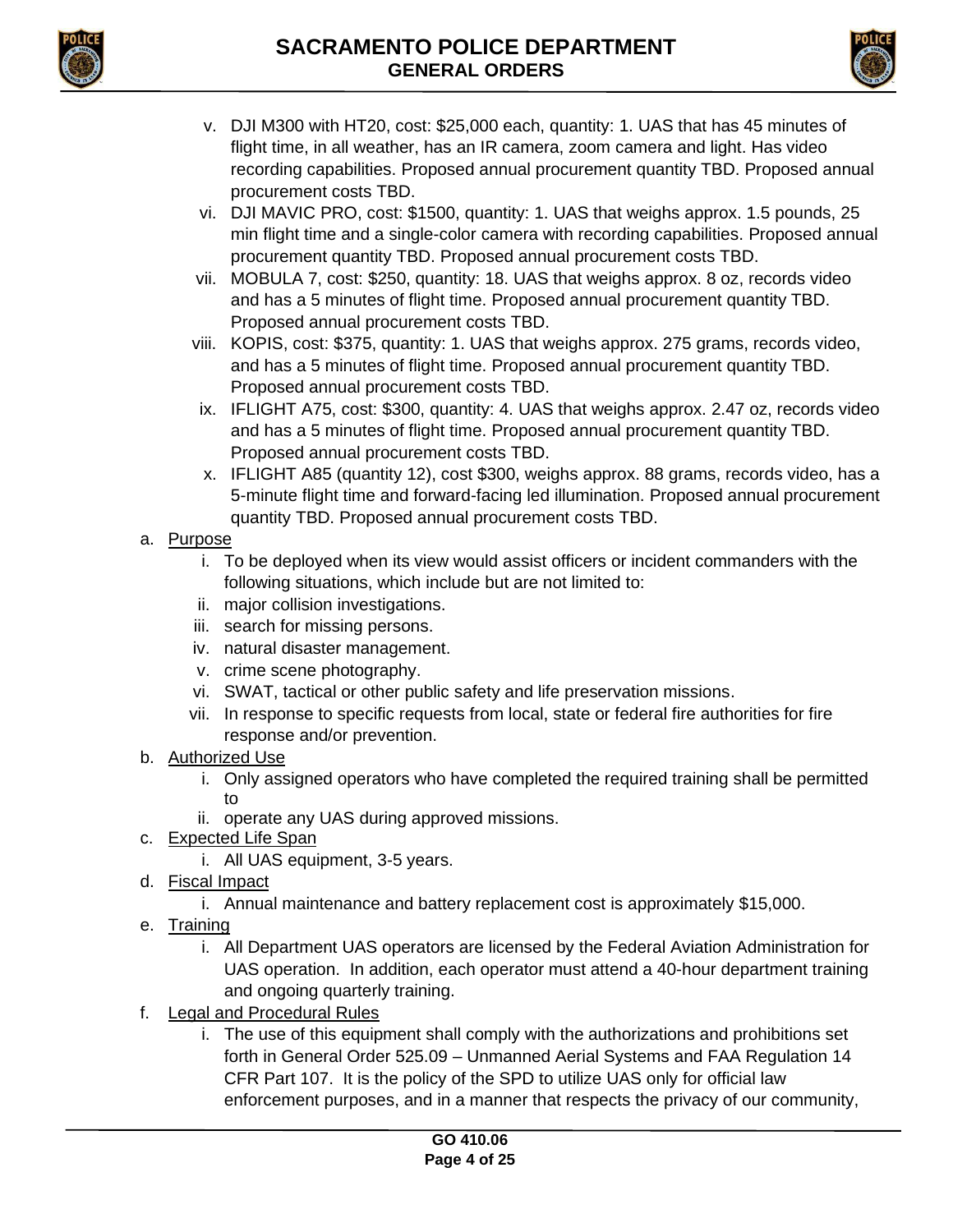



pursuant to State and Federal law including the provisions of Penal Code Section 13652.

- 2. **Robots**: A remotely-controlled unmanned machine that operates on the ground, which is utilized to enhance the safety of the community and officers.
	- a. Description, quantity, capabilities, and purchase cost
		- i. REMOTEC ANDROS F6-A, cost: \$250,000 each, quantity: 2. The Remotec ANDROS F6A is a heavy-duty robot. Its stair climbing ability, an arm capable of lifting 65lbs. The F6A also offers multiple communications options, a chassis and manipulator that allow for accessories and tool combinations, and quick-release pneumatic wheels for rapid width reduction. Proposed annual procurement quantity TBD. Proposed annual procurement costs TBD.
		- ii. QINETIC DRAGON RUNNER ROBOT, cost: \$90,000, quantity: 1. Dragon Runners can be hand carried or transported inside a rucksack, and both can be remotely operated from many hundreds of meters away, providing protection and safety to their operators. Proposed annual procurement quantity TBD. Proposed annual procurement costs TBD.
		- iii. TEMPER 4WD Gen 2, cost: \$159, quantity: 1. Length 13.75 inches, 2 hours of operation time and capable of video recording. Proposed annual procurement quantity TBD. Proposed annual procurement costs TBD.
		- iv. LOSI NIGHT CRAWLER SE 4WD, cost: \$350, quantity: 1. Length 16.9 inches, 2 hours of operation time and capable of video recording. Proposed annual procurement quantity TBD. Proposed annual procurement costs TBD.
	- b. Purpose

To be used to remotely gain visual/audio data, deliver HNT phone, open doors, disrupt packages, and clear buildings.

c. Authorized Use

Only assigned operators who have completed the required training shall be permitted to operate the robots identified at sections 2(a)(i) through (ii). Use is established by the Bomb Squad Commander and or Incident Commander.

- d. Expected Life Span All robots, 8-10 years.
- e. Fiscal Impact

Annual maintenance and battery replacement cost is approximately \$5,000.

f. Training

All robot operators must complete the FBI's 6-week hazardous device school prior to operating the robots identified at sections 2(a)(i) through (ii).

g. Legal and Procedural Rules

The use of this equipment shall comply with the authorizations and prohibitions set forth in RM 532.16 – Bomb Squad Manual. It is the policy of the SPD to utilize a robot only for official law enforcement purposes pursuant to State and Federal law including the provisions of Penal Code Section 13652.

- **3. Armored Vehicles:** Commercially produced wheeled armored personnel vehicle utilized for law enforcement purposes.
	- a. Description, quantity, capabilities, and purchase cost
		- i. LENCO BEARCAT, G2, cost: \$315,518.65, quantity: 1. The Lenco Bearcat, G2, is an armored vehicle that seats 10-12 personnel with open floor plan that allows for rescue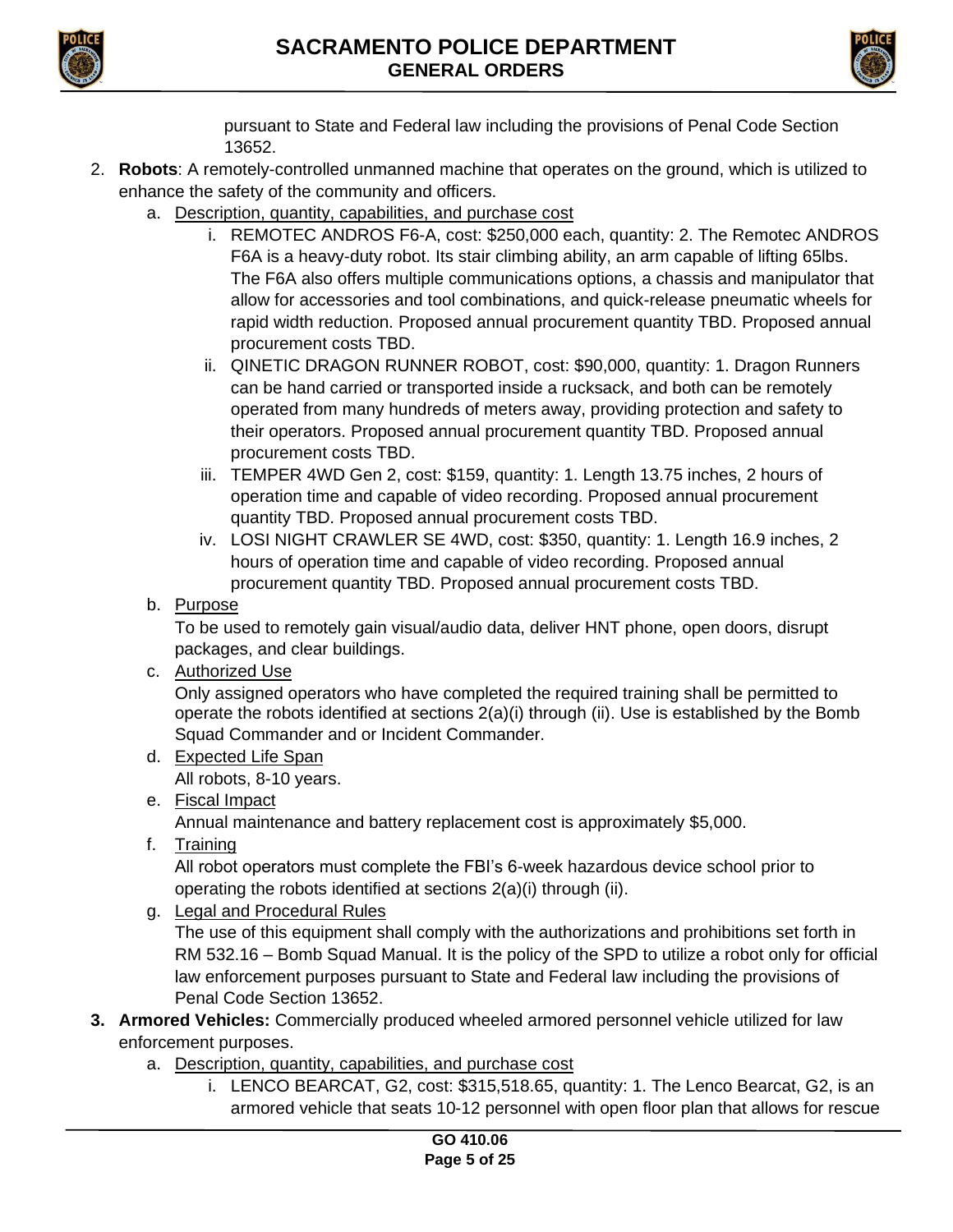



of down personnel. It can stop various projectiles, which provides greater safety to citizens and officers beyond the protection level of shield and personal body armor. No annual procurement; annual maintenance cost noted below.

- ii. LENCO BEARCAT, G3, cost: \$404,521, quantity: 1. The Lenco Bearcat, G3, is an armored vehicle that seats 10-12 personnel with open floor plan that allows for rescue of down personnel. The Bearcat G3 has increased ground clearance and a robust suspension which allows for an emergency response to almost any situation. It can stop various projectiles, which provides greater safety to citizens and officers beyond the protection level of shield and personal body armor. No annual procurement; annual maintenance cost noted below..
- b. Purpose

To be used in response to critical incidents to enhance officer and community safety, improve scene containment and stabilization, and assist in resolving critical incidents.

c. Authorized Use

The use of armored vehicles shall only be authorized by a watch commander or SWAT commander, based on the specific circumstances of a given critical incident. Armored vehicles shall be used only by officers trained in their deployment and in a manner consistent with Department policy and training.

d. Lifespan

Lenco Bearcat models G2 and G3, 25 years.

e. Fiscal Impact

Annual maintenance cost of approximately \$10,000.

f. Training

All driver/operators shall attend formalized instruction and be trained in vehicle operations and practical driving instruction.

g. Legal and Procedural Rules

The use of this equipment shall comply with the authorizations and prohibitions set forth in General Order 580.18 – Deployment of Armored Vehicles. It is the policy of the Department to utilize armored vehicles only for official law enforcement purposes, and pursuant to State and Federal law including the provisions of Penal Code Section 13652.

- 4. **NIJ Level IV Armored Caterpillar (CAT) Multi-Terrain Loader (The ROOK)**: The ROOK is a custom "armored critical incident vehicle" built on the chassis of a CAT Bulldozer, manufactured by Ring Power. The ROOK is built to increase job safety, versatility, and mission specific response. The ROOK is equipped with powerful mission specific attachments. The ROOK is capable of being used in tight areas both inside and outside, where traditional armored vehicles may not be able to enter.
	- a. Description, quantity, capabilities, and purchase cost

ROOK- Modified CAT compact Track Loader chassis, cost: \$400,000, quantity: 0. The ROOK can be utilized by authorized SWAT personnel to identify, discover and locate threats or hazards, to include explosives and ballistic threats. The ROOK may be used to stabilize critical infrastructure and functions to minimize health and safety threats during a terrorist attack. During a terrorist attack, the ROOK will allow for a law enforcement protected response. No annual procurement; annual maintenance cost noted below..

b. Purpose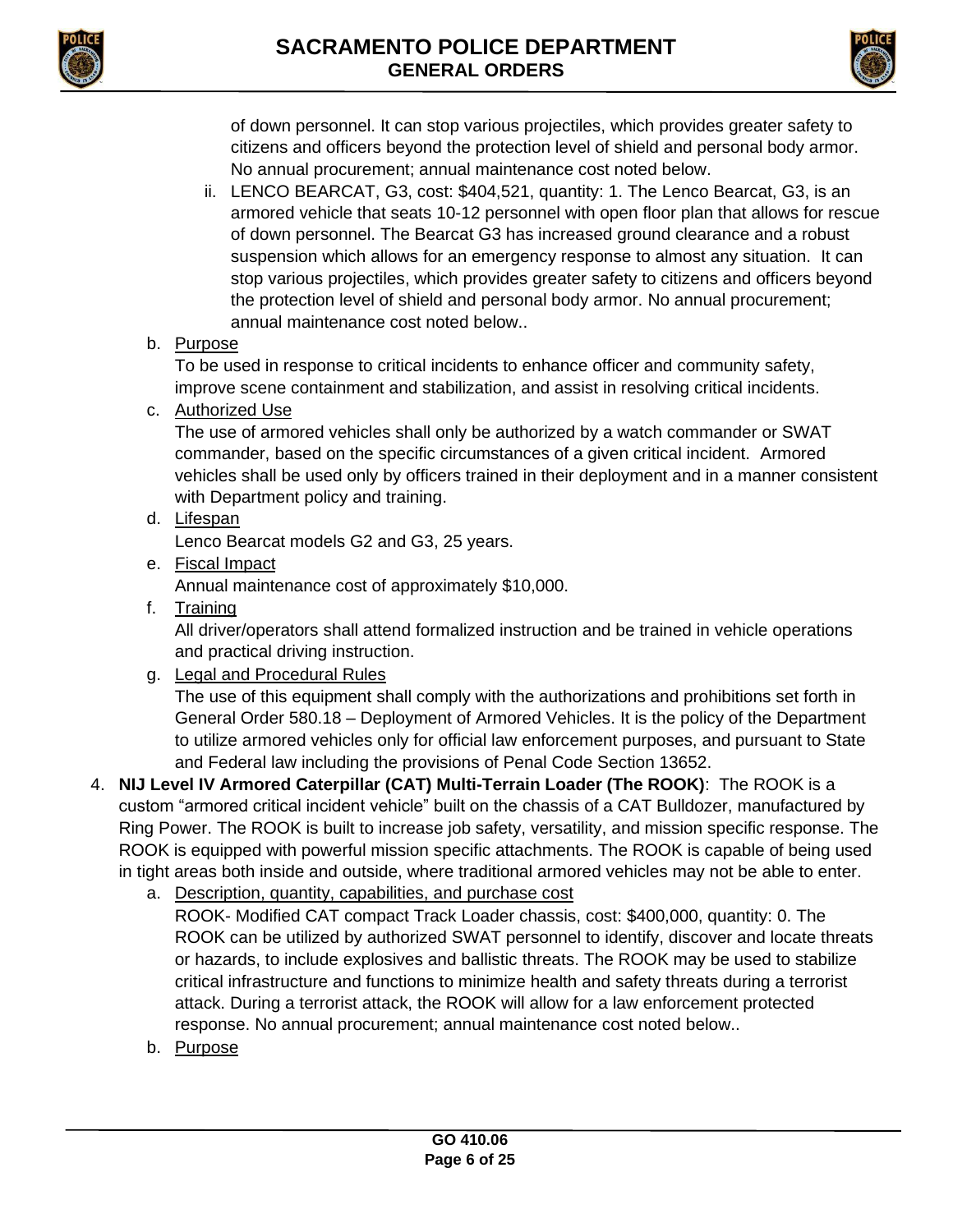



To provide a capability for defensive ballistic protection in indoor and outdoor environments, rescue platforms for elevated structure rescue, and rough terrain environments where certain equipment would be limited.

c. Authorized Use

The ROOK shall be used by SWAT team members in a manner consistent with Department policy and training. Furthermore, only SWAT team members who have completed the appropriate training, will operate the ROOK.

- d. Lifespan 25 years
- e. Fiscal Impact

Annual maintenance cost is approximately \$8,000.

f. Training

All driver/operators shall attend formalized instruction and be trained in vehicle operations and practical driving instruction.

g. Legal and Procedural Rules

The use of this equipment shall comply with the authorizations and prohibitions set forth in the policy of the Department to utilize armored vehicles only for official law enforcement purposes, and pursuant to State and Federal law including the provisions of Penal Code Section 13652.

h. Grant Proposal

The ROOK is currently being considered via a CAL OES Grant. The grant will be documented to show the need, price, and capabilities for the ROOK. If the ROOK is obtained, it will be the responsibility of the Department to ensure training of personnel for operation of the vehicle. It will also be the responsibility of the Department to handle all maintenance of the vehicle once it is acquired.

- 5. **Mobile Incident Command Vehicle (MIC)**: A vehicle used mobile office that provides shelter, access to Department computer systems, and restroom facilities during extended events.
	- a. Description, quantity, capabilities, and purchase cost

Freightliner Chassis (custom built) vehicle, cost: \$996,000, quantity: 1. The MIC can also be utilized for SWAT/CNT and other critical incidents, preplanned large events, searching for missing persons, natural disasters, and community events. No annual procurement; annual maintenance cost noted below..

b. Purpose

To be used based on the specific circumstances of a given critical incident, large event, natural disaster or community event that is taking place.

c. Authorized Use

Only officers trained in the deployment and operations of the MIC, in a manner consistent with Department policy and training, are authorized to operate it. Furthermore, only officers who have completed the California State Class B Commercial driving school and become properly licensed will be allowed to drive the MIC. Situations which the MIC is authorized for use would include but not be limited to critical incidents, emergencies and natural disasters.

d. Lifespan

The MIC, 20-year lifespan on chassis and vehicle structure. Upgrades needed in 7 years to maintain IT systems.

e. Fiscal Impact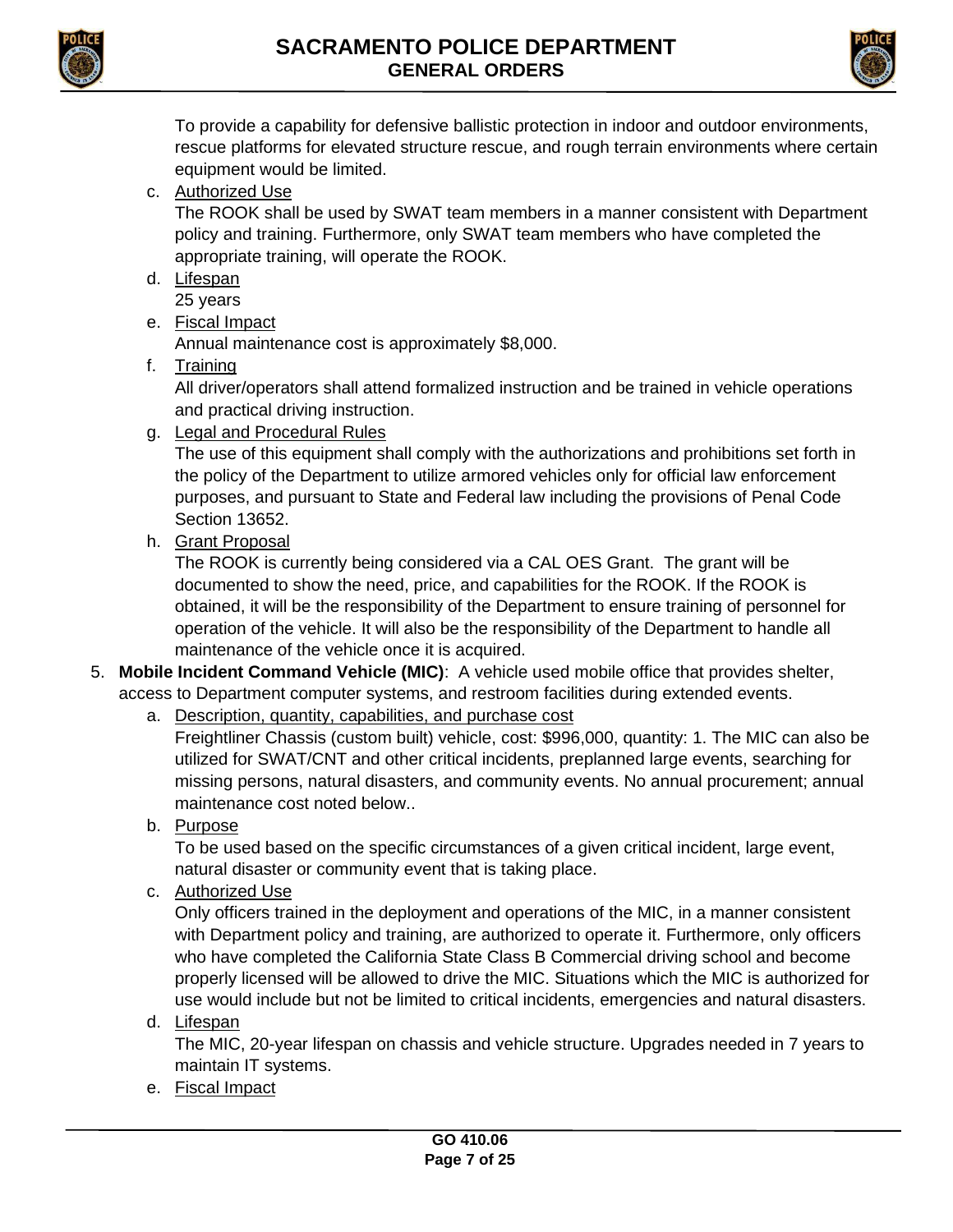



Annual maintenance cost is approximately \$11,000.

f. Training

The driver/operator shall receive training in the safe handling of the vehicle on a closed training course. Once the operator has shown competence in vehicle handling, the driver/operator will drive the vehicle throughout the city with an experienced driver. Driver/operators shall also undergo California Department of Motor Vehicles commercial vehicle testing.

g. Legal and Procedural Rules

The use of this equipment shall comply with the authorizations and prohibitions set forth in General Order 420.01 – Use of Police Vehicles. It is the policy of the Department to use the MIC only for official law enforcement purposes, and in accordance with California State law regarding the operation of motor vehicles as well as the provisions of Penal Code Section 13652.

6. **Crisis Negotiation Team (CNT) Vehicle:** A vehicle used as a mobile office that provides shelter, access to the Police Department computer systems, and restroom facilities on extended events.

a. Description, quantity, capabilities, and purchase cost

Freightliner Chassis (custom built) vehicle, cost: \$293,707, quantity: 1. The CNT vehicle can be utilized with SWAT/CNT callouts. No annual procurement; annual maintenance cost noted below..

b. Purpose

To be utilized for critical incident callouts.

c. Authorized Use

The CNT vehicle used by officers and staff who have been properly trained in the safe handling of the vehicle. The driver of the vehicle shall have a valid California driver license.

d. Lifespan

The CNT vehicle has a 30-year lifespan.

- e. Fiscal Impact Annual maintenance, \$600.
- f. Training

After completing a closed training course, the operator will drive the vehicle throughout the city with an experienced driver.

g. Legal Procedural Rules

The use of this equipment shall comply with the authorizations and prohibitions set forth in General Order 420.01 – Use of Police Vehicles and shall be in accordance with California State law regarding the operation of motor vehicles as well as the provisions of Penal Code Section 13652.

- 7. **Long Range Acoustic Device (LRAD)** Long Range Acoustical Device (LRAD) is a high intensity directional acoustical array for long range, crystal clear hailing, notification, and an unmistakable warning tone. The LRAD is primarily used as a communication device.
	- a. Description, quantity, capabilities, and purchase cost
		- i. LRAD 100x Mag- HS Wireless Kit, cost: \$16,455 each, quantity: 2. Self-contained, portable, and featuring an extended voice broadcast range out to 600 meters, the LRAD 100X ensures voice messages are clearly heard and understood. LRAD's optimized driver, waveguide, and power efficiency technologies enable the LRAD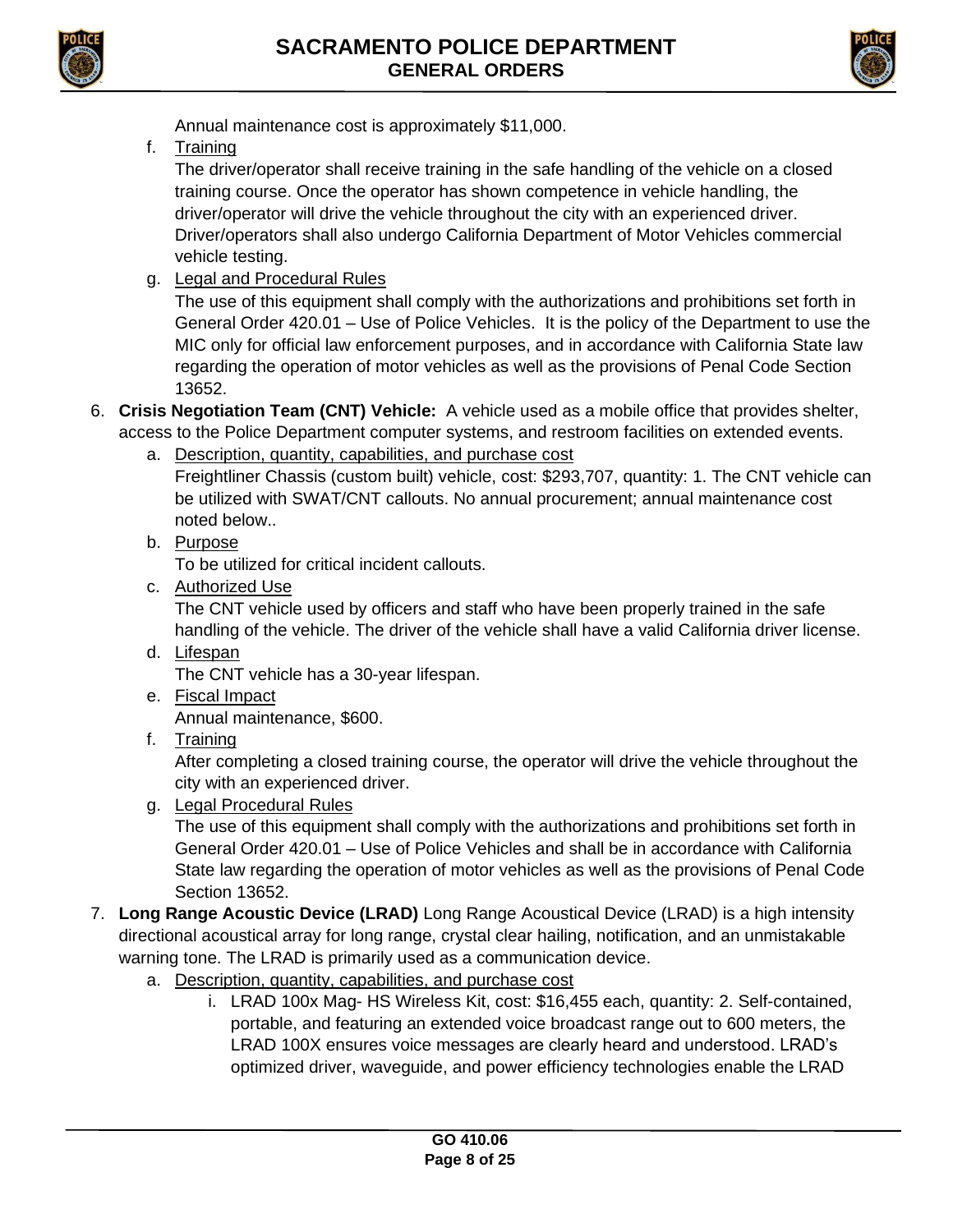



100X to provide several hours of clear, continuous communication from a single battery charge. Proposed annual procurement unless damaged beyond repair.

- ii. LRAD 300x-RE, cost: \$16,455, quantity: 1. A long, medium, and near-range acoustic hailing device to warn and communicate to crowds, individuals and potential vehicle/vessel threats over distances up to 3,000 meters. These acoustic devices broadcast warnings and determine the intent of potential threats. Proposed annual procurement unless damaged beyond repair.
- iii. LRAD 500x-RE, cost: \$16,455, quantity: 1. A compact, lightweight LRAD that is designed for applications ranging from fixed security installations to mid-sized vehicles and vessels, the LRAD 500X-RE easily mounts and transports to provide law enforcement personnel unparalleled long-range communication and safe, scalable non-kinetic escalation of force. Proposed annual procurement unless damaged beyond repair.

b. Purpose

To be used to issue dispersal orders during crowd and riot control situations or to address the public in the event of civil emergencies, natural disasters, evacuations, and police incidents (e.g., missing persons, perimeters for wanted suspects/ K9 deployments, etc.). The LRAD may also be used to issue a warning tone.

- c. Authorized Use
- d. The LRAD shall only be used by officers trained in its deployment and used in a manner consistent with Department policy and training.
- e. Lifespan All Department LRADS, 25 years.
- f. Fiscal Impact Annual maintenance cost of approximately \$400 annually.
- g. Training

All operators receive training prior to operating any of the LRAD's in the field.

h. Legal and Procedural Rules

The use of this equipment shall comply with the authorizations and prohibitions set forth in General Order 580.17 – Use of Long Range Acoustical Device (LRAD). It is the policy of the SPD to utilize the LRAD only for official law enforcement purposes, and pursuant to State and Federal law including the provisions of Penal Code Section 13652.

- **8. 40 MM Launchers and Rounds:** 40MM Launchers are utilized by department personnel as a less lethal tool to launch impact rounds.
	- a. Description, quantity, capabilities, and purchase cost
		- i. DEFENSE TECHNOLOGY, 40MM SINGLE SHOT LAUNCHER, #1425, cost: \$1000, quantity: 100. The 40MM Single Launcher is a tactical single shot launcher that features an expandable ROGERS Super Stoc™ and an adjustable Integrated Front Grip (IFG) with light rail. It will fire standard 40mm less lethal ammunition, up to 4.8 inches in cartridge length. It will launch a 40MM less lethal round up to 131 feet and is only authorized to be used by personnel trained in its deployment. Proposed annual procurement quantity TBD. Proposed annual procurement costs TBD.
		- ii. DEFENSE TECHNOLOGY, 40MM TACTICAL 4-SHOT LAUNCHER, #1440, cost: \$1975, quantity: 2. The 40mm Tactical 4-Shot Launcher is low-profile and lightweight, providing multi-shot capability in an easy to carry launcher. It features the Rogers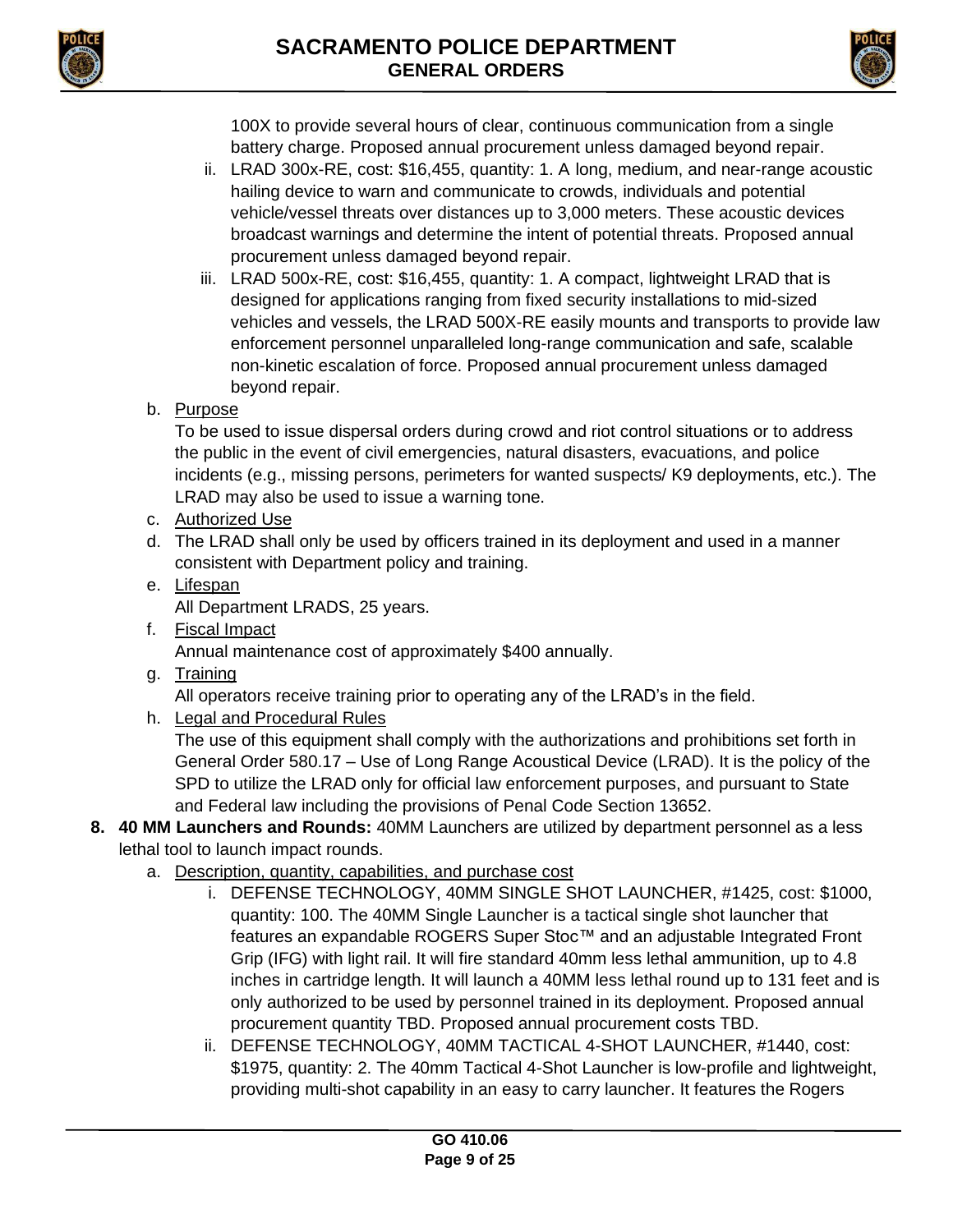



Super Stoc™ expandable gun stock, an adjustable Picatinny mounted front grip, and a unique direct-drive system to advance the magazine cylinder. It will launch a 40MM less lethal round up to 131 feet and is only authorized to be used by SWAT personnel. Proposed annual procurement quantity TBD. Proposed annual procurement costs TBD.

- iii. DEFENSE TECHNOLOGY, 40MM EXACT IMPACT SPONGE, #6325, cost: \$18, quantity: 96. A less lethal 40mm lightweight plastic and foam projectile fired from a single or multi-round purpose built 40mm grenade launcher with a rifled barrel at 325 FPS. The 30-gram foam projectile delivers 120 ft/lbs. of energy on impact. The 40mm Exact Impact Sponge Round provides accurate and effective performance when fired from the approved distance of not less than five (5) feet and as far as 131 feet from the target. Proposed annual procurement quantity TBD. Proposed annual procurement costs TBD.
- iv. DEFENSE TECHNOLOGY, 40MM DIRECT IMPACT OC, #6320, cost: \$30, quantity: 96. A less lethal 40MM lightweight plastic and crushable foam projectile fired from a single or multi-round purpose-built 40mm grenade launcher with a rifled barrel at 295 FPS. The 39-gram crushable foam projectile delivers 120 ft/lbs of energy upon impact in addition to dispersion of 5 grams of OC irritant. The 40mm Direct Impact OC Round provides accurate and effective performance when fired from the approved distance of not less than five (5) feet and as far as 120 feet from the target. Proposed annual procurement quantity TBD. Proposed annual procurement costs TBD.
- v. DEFENSE TECHNOLOGY, FERRETT 40MM LIQUID BARRICADE PENETRATOR ROUND, #2262, cost: \$23, quantity: 50. A less lethal 40MM round used to penetrate barriers, such as windows, hollow core doors, wallboard and thin plywood. Upon impacting the barrier, the nose cone ruptures and instantaneously delivers a small chemical payload inside of a structure or vehicle. In a tactical deployment situation, the 40mm Ferret is primarily used to dislodge barricaded subjects from confined areas. Its purpose is to minimize the risks to all parties through pain compliance, temporary discomfort and/or incapacitation of potentially violent or dangerous subjects. Proposed annual procurement quantity TBD. Proposed annual procurement costs TBD.
- vi. DEFENSE TECHNOLOGY, SPEDE-HEAT 40MM LONG-RANGE, CS, #6182, cost: \$30, quantity: 35. The SPEDE-HEAT CS Long-Range Munitions delivers one chemical canister of CS agent from a 40 mm launcher down range up to 150 yards. The Spede-Heat is a pyrotechnic round designed specifically for outdoor use in crowd control situations with a high-volume continuous burn that expels its payload in approximately 20-40 seconds from a single source. The Spede-Heat family may be used to conceal tactical movement or to route a crowd. Proposed annual procurement quantity TBD. Proposed annual procurement costs TBD.
- vii. DEFENSE TECHNOLOGY, SPEDE-HEAT 40MM LONG-RANGE ROUND, SAF SMOKE, #6183, cost: \$27, quantity: 25. The Spede-Heat Saf-Smoke Long Range Munitions is designed to deliver one chemical canister of Saf-Smoke™ payload down range up to 150 yards. The Spede-Heat is a pyrotechnic round designed specifically for outdoor use in crowd control situations with a high-volume continuous burn that expels its payload in approximately 20-40 seconds from a single source. The Spede-Heat 40 mm is designed for outdoor and has a maximum effective range of 150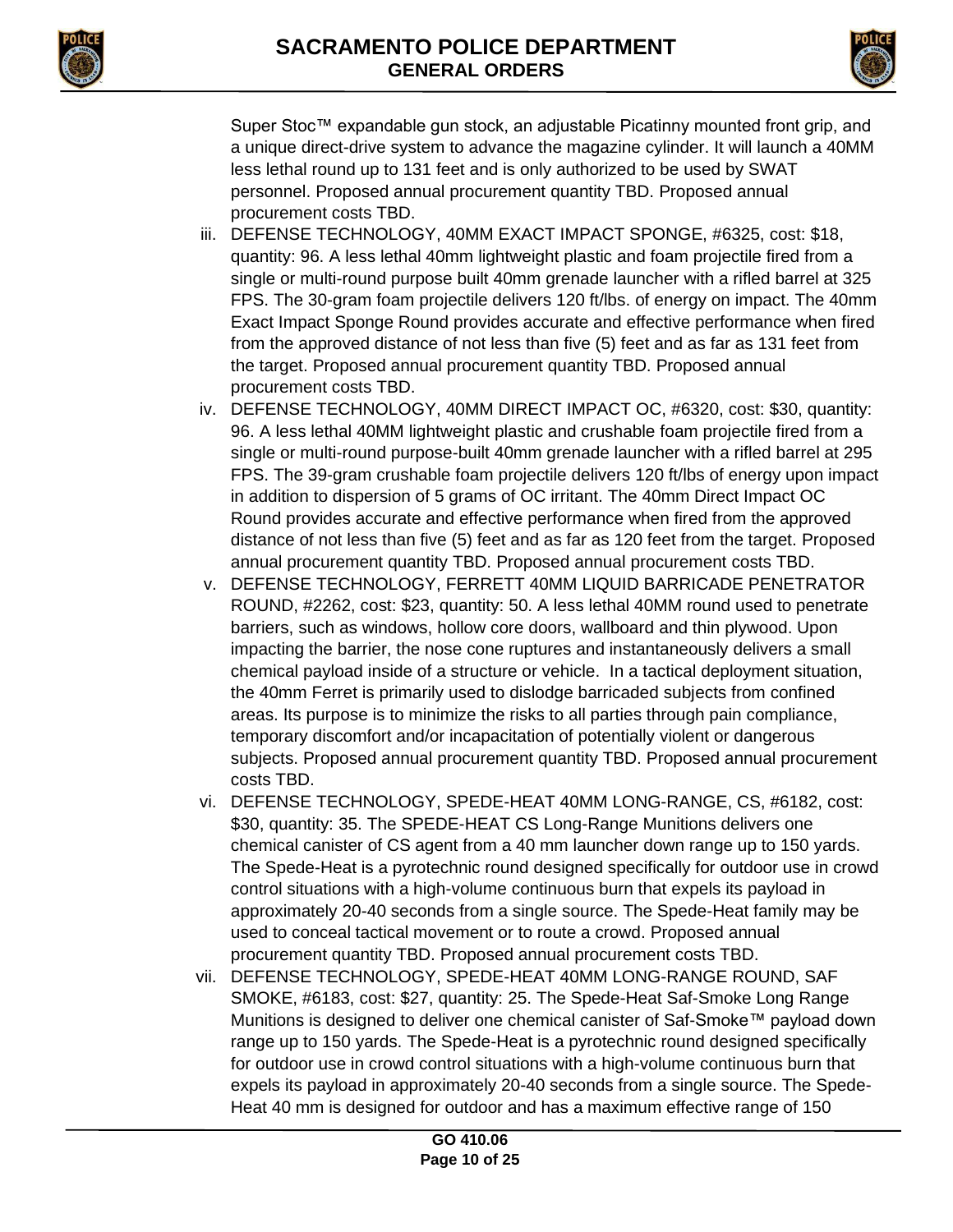



yards. Proposed annual procurement quantity TBD. Proposed annual procurement costs TBD.

- viii. DEFENSE TECHNOLOGY, 40MM ROUND MUZZLE BLAST, with OC, #6040, cost: \$28, quantity: 47. The 40 mm Muzzle Blast OC Round is widely used as a crowd management tool for the immediate and close deployment of chemical agent. It can also be employed in tactical operations such as barricaded subjects for area denial, area contamination, and a means of contaminating crawl spaces and attics. As a pain compliance round it is an excellent device for deploying chemical-laden OC powder at close ranges for indoor or outdoor operations. It has a maximum effective range of 30 feet /9.1 meters. Proposed annual procurement quantity TBD. Proposed annual procurement costs TBD.
- ix. DEFENSE TECHNOLOGY, 40MM WARNING/SIGNALING MUNTITION with OC, #60280C, 50 Meter, cost: \$41, quantity: 44. The 40mm Aerial Warning/Signaling Munition, 50 meters, is intended for use in situations where stand-off distance is desired, giving the operator the ability to engage crowds, vehicles, or vessels. Launched from a 40mm platform, the munitions deflagrate at a set distance of 50 meters to deliver 170 dB, .32g of chemical agent, and 5 million candelas of light, noticeable in day or night conditions. A tactile feature on the nose of the cone indicates the designated distance. Proposed annual procurement quantity TBD. Proposed annual procurement costs TBD.
- x. DEFENSE TECHNOLOGY, 40MM WARNING/SIGNALING MUNTITION with CS, #6028CS, 50 Meter, cost: \$41, quantity: 50. The 40mm Aerial Warning/Signaling Munition, 50 meters, is intended for use in situations where stand-off distance is desired, giving the operator the ability to engage crowds, vehicles, or vessels. Launched from a 40mm platform, the munitions deflagrate at a set distance of 50 meters to deliver 170 dB of sound, 1.8g of chemical agent, and 5 million candelas of light, noticeable in day or night conditions. A tactile feature on the nose of the cone indicates the designated distance.
- xi. DEFENSE TECHNOLOGY, 40MM WARNING/SIGNALING MUNTITION, #6028WS, 50 Meter, cost: \$41, quantity: 50. The 40mm Aerial Warning/Signaling Munition, 50 meters, is intended for use in situations where stand-off distance is desired, giving the operator the ability to engage crowds, vehicles, or vessels. Launched from a 40mm platform, the munitions deflagrate at a set distance of 50 meters to deliver 170 dB of sound and 5 million candelas of light, noticeable in day or night conditions. A tactile feature on the nose of the cone indicates the designated distance.

### b. Purpose

To limit the escalation of conflict where employment of lethal force is prohibited or undesirable.

c. Authorized Use

Situations for use of the less lethal weapon systems may include, but are not limited to:

- i. Self-destructive, dangerous and/or combative individuals.
- ii. Riot/crowd control and civil unrest incidents.
- iii. Circumstances where a tactical advantage can be obtained.
- iv. Potentially vicious animals.
- v. Training exercises or approved demonstrations.
- d. Training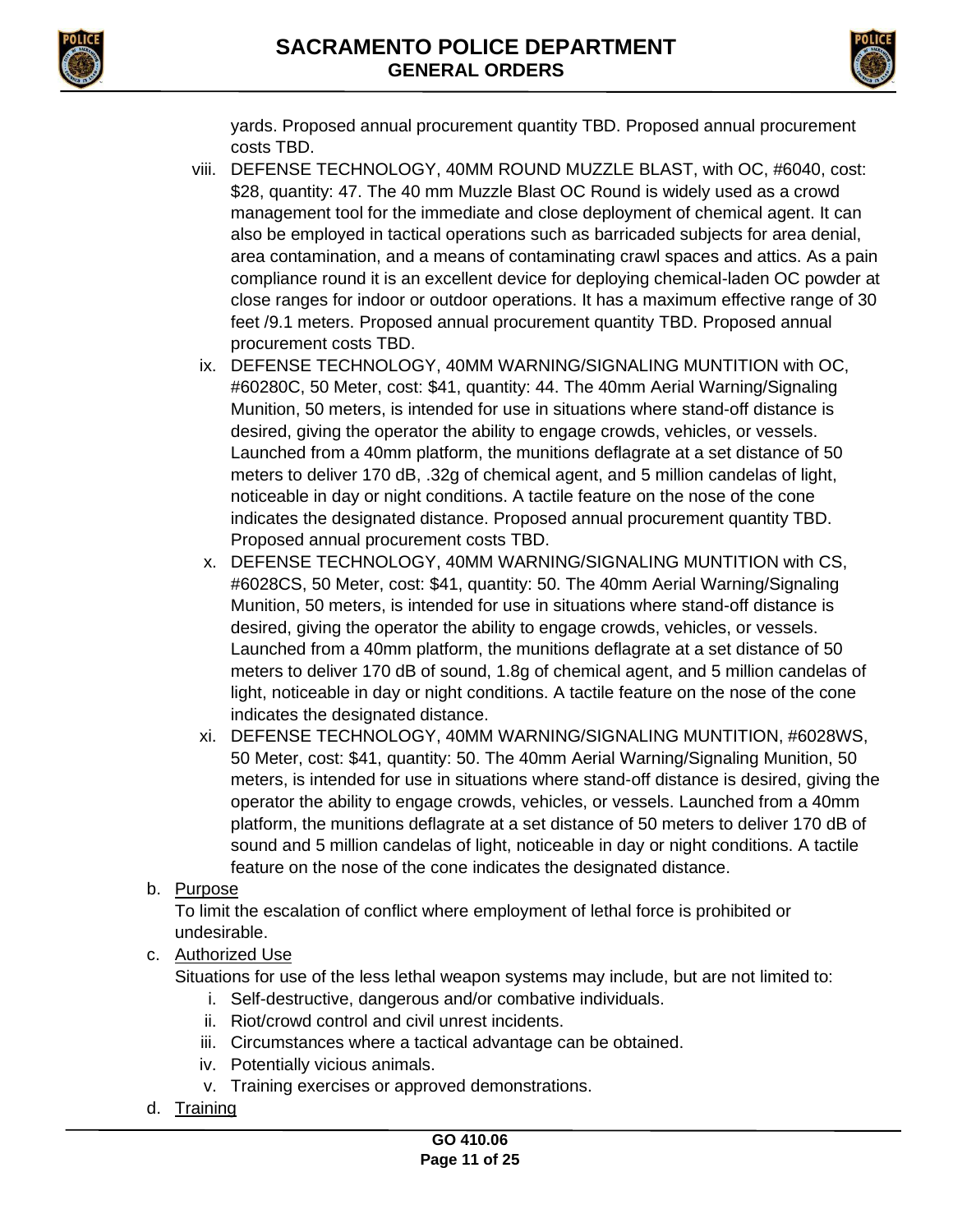



Sworn members utilizing 40MM less lethal chemical agents or impact rounds are trained in their use by POST certified less lethal and chemical agents instructors.

e. Lifespan

Defense Technology #1425- 25 years. Defense Technology #1440- 15 years. Model 6325 Exact Impact Sponge- 5 years. Model 6320 Direct Impact OC- 5 years. Model 2262 Liquid Barricade Penetrator round- 5 years. Model 6182 Defense Technology Spede-Heat 40 MM long-range, CS- 5 years. Model 6183 Spede-Heat 40mm Long-range Round, Saf Smoke- 5 years. Model 6040 40mm Round Muzzle Blast, OC- 5 years. Model 60280C 40 mm warning/signaling munition with OC, 50 meter- 5 years. f. Fiscal Impact

Annual maintenance is approximately \$50 for each launcher.

g. Legal and Procedural Rules

The use of this equipment shall comply with the authorizations and prohibitions set forth in General Orders 580.02 – Use of Force and 580.12 – Less Lethal Weapons Systems, and RM 532.11 – First Amendment Assemblies Manual. It is the policy of the SPD to utilize the 40mm only for official law enforcement purposes, and pursuant to State and Federal law, including the provisions of Penal Code Section 13652.

- **9. Less Lethal Shotgun:** Less Lethal Shotgun is used to deploy the less lethal 12-gauge Super-Sock Beanbag Round.
	- a. Description, quantity, capabilities, and purchase cost
		- i. REMINGTON 870 LESS LETHAL SHOTGUN, cost: \$946, quantity: 619. The Remington 870 Less Lethal Shotgun is used to deploy the less lethal 12-gauge Super-Sock Beanbag Round up to a distance of 75 feet. The range of the weapon system helps to maintain space between officers and a suspect reducing the immediacy of the threat which is a principle of De-escalation. Proposed annual procurement quantity TBD. Proposed annual procurement costs TBD.
		- ii. 12-GAUGE SUPER-SOCK BEANBAG ROUND, cost: \$5, quantity: 2525. A less lethal 2.4-inch 12-gauge shotgun round firing a ballistic fiber bag filled with 40 grams of lead shot at a velocity of 270-290 feet per second (FPS). CTS Super-Sock rounds are discharged from a dedicated 12-gauge shotgun that is distinguishable by an orange butt stock and fore grip. This round provides accurate and effective performance when fired from the approved distance of not fewer than five (5) feet. The maximum effective range of this munition is up to 75 feet from the target. The Model 2581 Super-Sock is in its deployed state immediately upon exiting the barrel. It does not require a minimum range to "unfold" or "stabilize." The Super-Sock is an aerodynamic projectile. However, accuracy is relative to the shotgun, barrel length, environmental conditions, and the operator. The Super-Sock is very accurate. However, effectiveness depends on many variables, such as distance, clothing, stature, and the point where the projectile impacts. Proposed annual procurement quantity TBD. Proposed annual procurement costs TBD.
		- iii. DEFENSE TECHNOLOGY, 12 GAUGE MUZZLE BLAST #3042, cost: \$8, quantity: 0. The 12-Gauge Muzzle Blast Rounds incorporate a translucent shell and utilize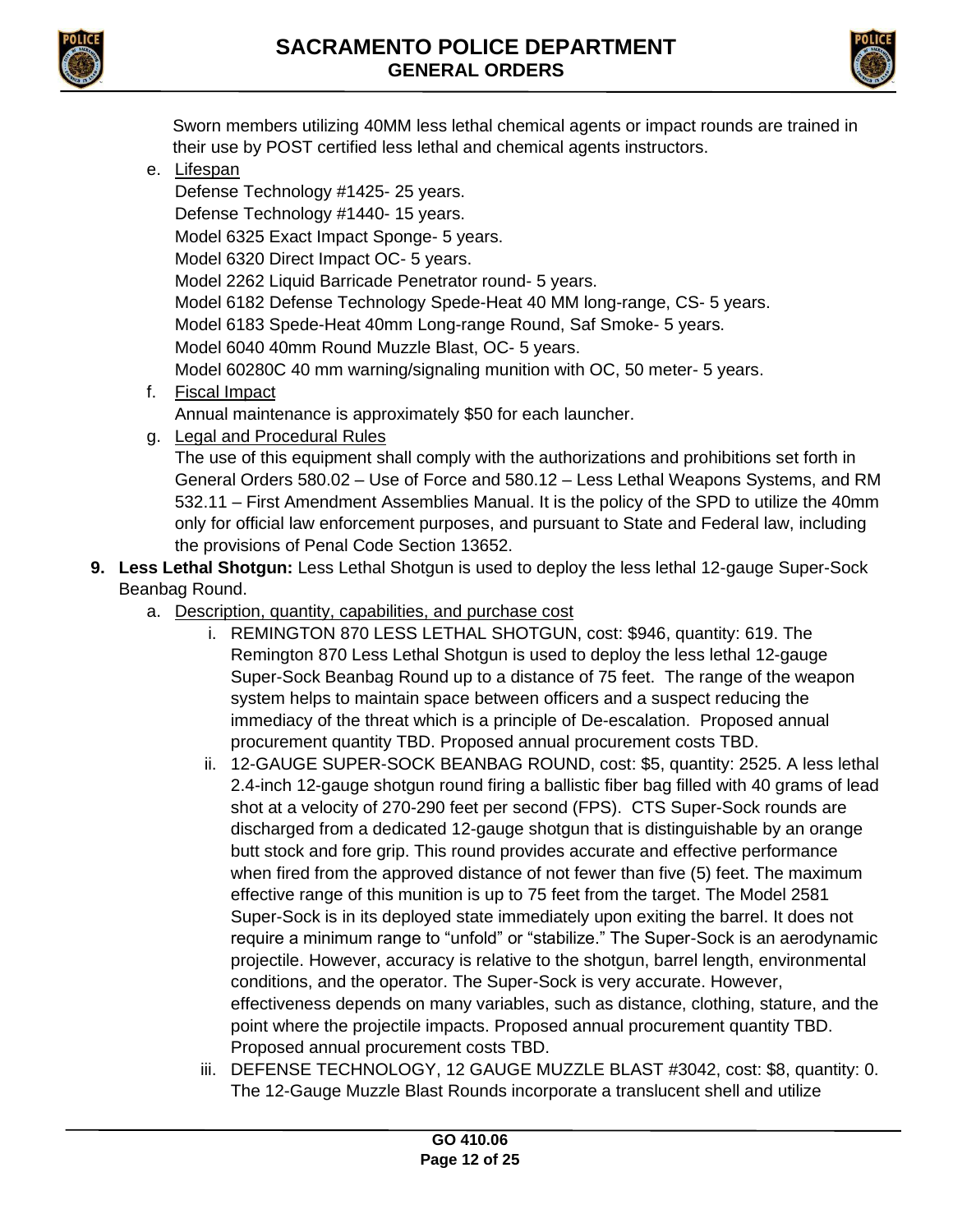



smokeless powder as the propellant and are designed to deliver chemical agents in the immediate area of the grenadier. They are used as a crowd management solution for the immediate and close deployment of chemical agent. The purpose of the Muzzle Blast Rounds is to minimize the risks to all parties through pain compliance, temporary discomfort, and/or incapacitation of potentially violent or dangerous subjects. This round has a maximum effective range of 10 feet / 3.05 meters. Proposed annual procurement quantity TBD. Proposed annual procurement costs TBD.

- iv. DEFENSE TECHNOLOGY, FERRET 12-GAUGE LIQUID BARRICADE ROUND, CS, #3012, cost: \$8, quantity: 5. The Ferret 12-Gauge Liquid CS non pyrotechnical properties also eliminate the fire hazard common with other products. The Ferret round is available with either liquid or powder carriers for the agent. These munitions are a 2.5 in. 12-Gauge round deploying .025 oz. of active agent. Proposed annual procurement quantity TBD. Proposed annual procurement costs TBD.
- b. Purpose

To limit the escalation of conflict where employment of lethal force is prohibited or undesirable.

c. Authorized Use

Situations for use of the less lethal weapon systems may include, but are not limited to:

- i. Self-destructive, dangerous and/or combative individuals.
- ii. Riot/crowd control and civil unrest incidents.
- iii. Circumstances where a tactical advantage can be obtained.
- iv. Potentially vicious animals.
- v. Training exercises or approved demonstrations.
- d. Lifespan

Remington 870 Less Lethal Shotgun- 25 years.

Super Sock Round- No listed expiration date.

Defense Technology Muzzle Blast- 5 years.

Defense Technology Ferret 12-Gauage Liquid Barricade Round- 5 years.

e. Fiscal Impact

Annual maintenance is approximately \$50 for each shotgun.

f. Training

All officers are trained in the 12 gauge less lethal shotgun as a less lethal option through inservice training. SWAT personnel receive additional training internally when they transfer to the unit.

SWAT operators who utilize these munitions have been through and successfully completed a POST approved gas school and/or trained in house by POST certified chemical agent instructors for muzzle blast training.

g. Legal and Procedural Rules

The use of this equipment shall comply with the authorizations and prohibitions set forth in General Orders 580.02 – Use of Force and 580.12 – Less Lethal Weapons Systems, and RM 532.11 – First Amendment Assemblies Manual. It is the policy of the SPD to utilize the less lethal shotgun only for official law enforcement purposes, and pursuant to State and Federal law, including the provisions of Penal Code Section 13652.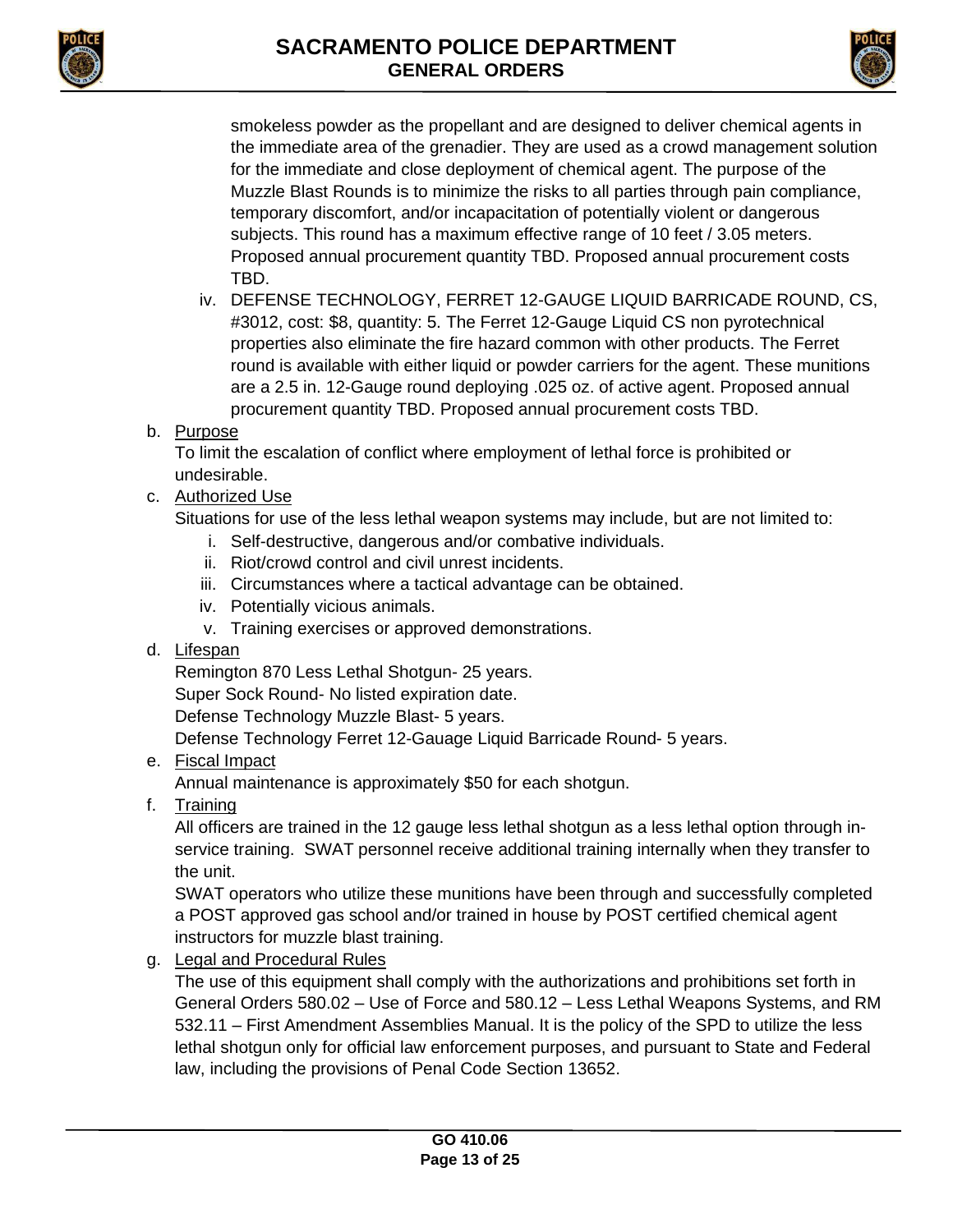



- 10. **Combined Systems LC5 40MM Launching Cup**: Cups that attaches to 12 gauge less lethal shotguns which allow officers to launch canisters of chemical agents or smoke.
	- a. Description, quantity, capabilities, and purchase cost
		- COMBINED SYSTEMS LC5 40MM LAUNCHING CUP, cost: \$302, quantity: 2. The LC5 Launching Cups are designed for the 5200 series grenades. The cups can be attached to virtually any 12ga shotgun and the munition launched with our model 2600 launching cartridge. Proposed annual procurement quantity TBD. Proposed annual procurement costs TBD.
	- b. Purpose

To limit the escalation of conflict where employment of lethal force is prohibited or undesirable.

c. Authorized Use

Situations for use of the less lethal weapon systems may include, but are not limited to:

- i. Self-destructive, dangerous and/or combative individuals.
- ii. Riot/crowd control and civil unrest incidents.
- iii. Circumstances where a tactical advantage can be obtained.
- iv. Potentially vicious animals.
- v. Training exercises or approved demonstrations.
- d. Lifespan

Combined Systems LC5 40MM Launching Cup- 25 years

- e. Fiscal Impact No annual maintenance.
- f. Training

Officers utilizing the launching cups are trained by POST certified chemical agents instructors.

g. Legal and Procedural Rules

The use of this equipment shall comply with the authorizations and prohibitions set forth in General Orders 580.02 – Use of Force and 580.12 – Less Lethal Weapons Systems, and RM 532.11 – First Amendment Assemblies Manual. It is the policy of the SPD to utilize the 40mm only for official law enforcement purposes, and pursuant to State and Federal law, including the provisions of Penal Code Section 13652.

- 11. **Distraction Devices:** A device used to distract dangerous persons.
	- a. Description, quantity, capabilities, and purchase cost
		- i. COMBINED TACTICAL SYSTEMS, 7290-2 FLASH-BANG, cost: \$52, quantity: 29. A non-bursting, non-fragmenting multi-bang device that produces a thunderous bang with an intense bright light. Ideal for distracting dangerous suspects during assaults, hostage rescue, room entry or other high-risk arrest situations. Proposed annual procurement quantity TBD. Proposed annual procurement costs TBD.
		- ii. COMBINED TACTICAL SYSTEMS, 7290M MINI FLASH-BANG, cost: \$38, quantity: 108. The 7290M Flash-Bang exhibits all the same attributes of its larger counterpart but in a smaller and lighter package. Weighing in at just 15 ounces the new 7290M is approximately 30% lighter than the 7290 but still has the same 175db output of the 7290 and produces 6-8 million candelas of light. Proposed annual procurement quantity TBD. Proposed annual procurement costs TBD.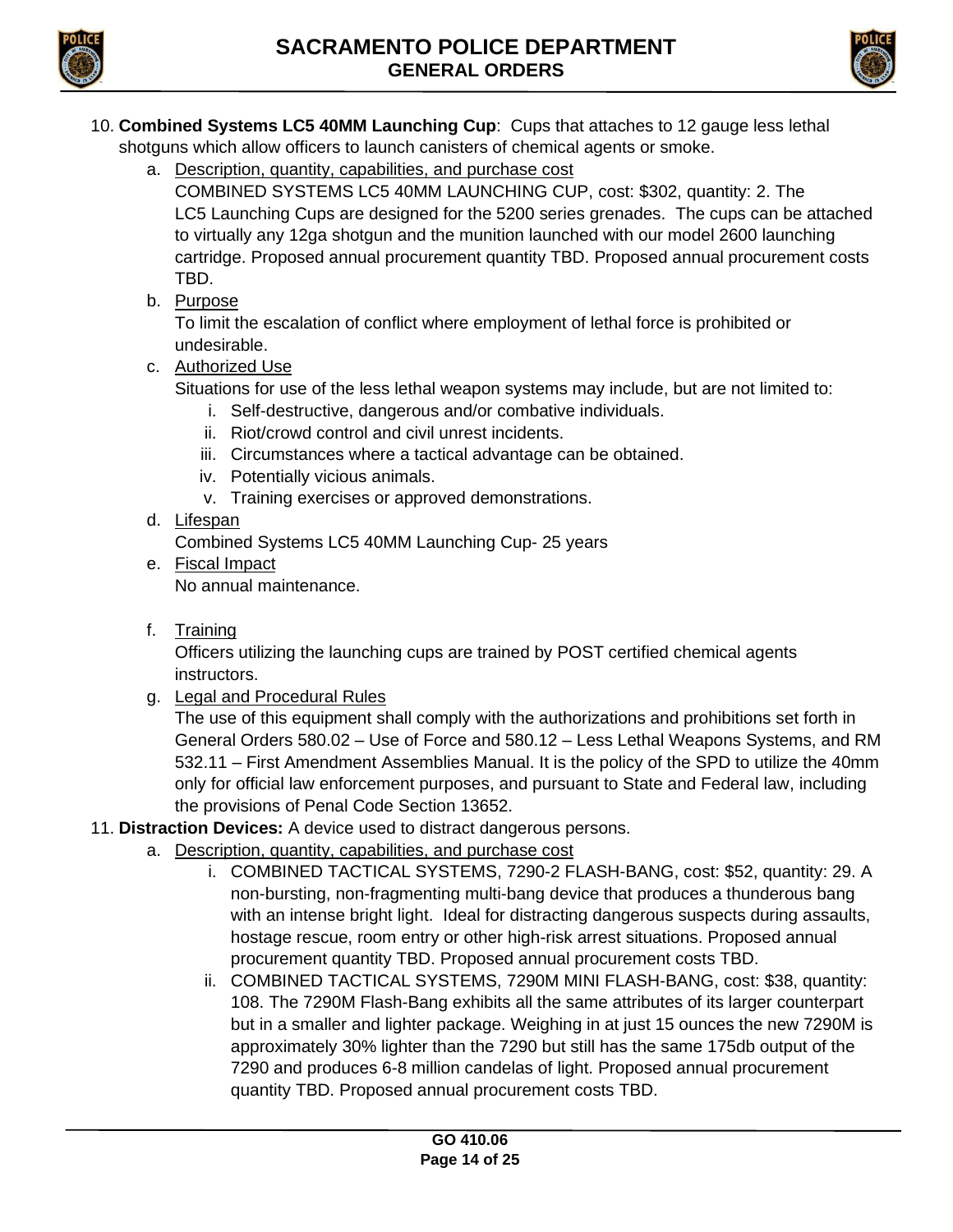



iii. COMBINED TACTICAL SYSTEMS, 7290-7 FLASH-BANG, cost \$169, quantity: 11. A non-bursting, non-fragmenting multi-bang device that produces a thunderous bang with an intense bright light. Ideal for distracting dangerous suspects during assaults, hostage rescue, room entry or other high-risk arrest situations. Proposed annual procurement quantity TBD. Proposed annual procurement costs TBD.

## b. Purpose

A distraction device is ideal for distracting dangerous suspects during assaults, hostage rescue, room entry or other high-risk arrest situations. To produce atmospheric overpressure and brilliant white light and, as a result, can cause short-term (6 - 8 seconds) physiological/psychological sensory deprivation to give officers a tactical advantage.

### c. Authorized Use

Diversionary Devices shall only be used:

- i. By officers who have been trained in their proper use.
- ii. In hostage and barricaded subject situations.
- iii. In high risk warrant (search/arrest) services where there may be extreme hazards to officers.
- iv. During other high-risk situations where their use would enhance officer safety.
- v. During training exercises.
- d. Lifespan

Until used.

e. Fiscal Impact

No annual maintenance.

f. Training

Prior to use, officers must attend divisionary device training that is conducted by Post certified instructors.

g. Legal and Procedural Rules

The use of this equipment shall comply with the authorizations and prohibitions set forth in General Order 580.16 – SWAT Diversionary Devices. It is the policy of the SPD to utilize diversion devices only for official law enforcement purposes, and pursuant to State and Federal law regarding the use of force including the provisions of Penal Code Section 13652.

## 12. **Rifles:** Guns that are fired from shoulder level, having a longer, grooved barrel intended to make bullets spin and thereby have greater accuracy over a long distance.

- a. Description, quantity, capabilities, and purchase cost
	- i. DPMS AR-10 .308 CALIBER RIFLE, MODEL LR-308, cost: \$1500, quantity: 2. The DPMS with 16" Barrel, AR-10, is an entry level AR-10 style rifle. This firearm is chambered in .308 Winchester/7.62 NATO Rifle and has a 16" barrel. The magazine holds 20 rounds of ammunition and the rifle has a collapsible stock. This rifle is primarily used in an overwatch capacity to protect the community during large events. The DPMS AR-10 is no longer being produced. Proposed annual procurement quantity TBD. Proposed annual procurement costs TBD.
	- ii. Daniel Defense AR-10 .308 CALIBER RIFLE, DD5 V1 with M-Lok RAIL, cost: \$2707, quantity: 2. Highly accurate and durable rifle which include a two-position adjustable gas block that allows for a consistent and steady gas. A perfected DLC-coated bolt carrier group reduces overall recoil impulse and is easy to maintain and operate in all conditions. Built around a Cold Hammer Forged barrel, the DD5 features an innovative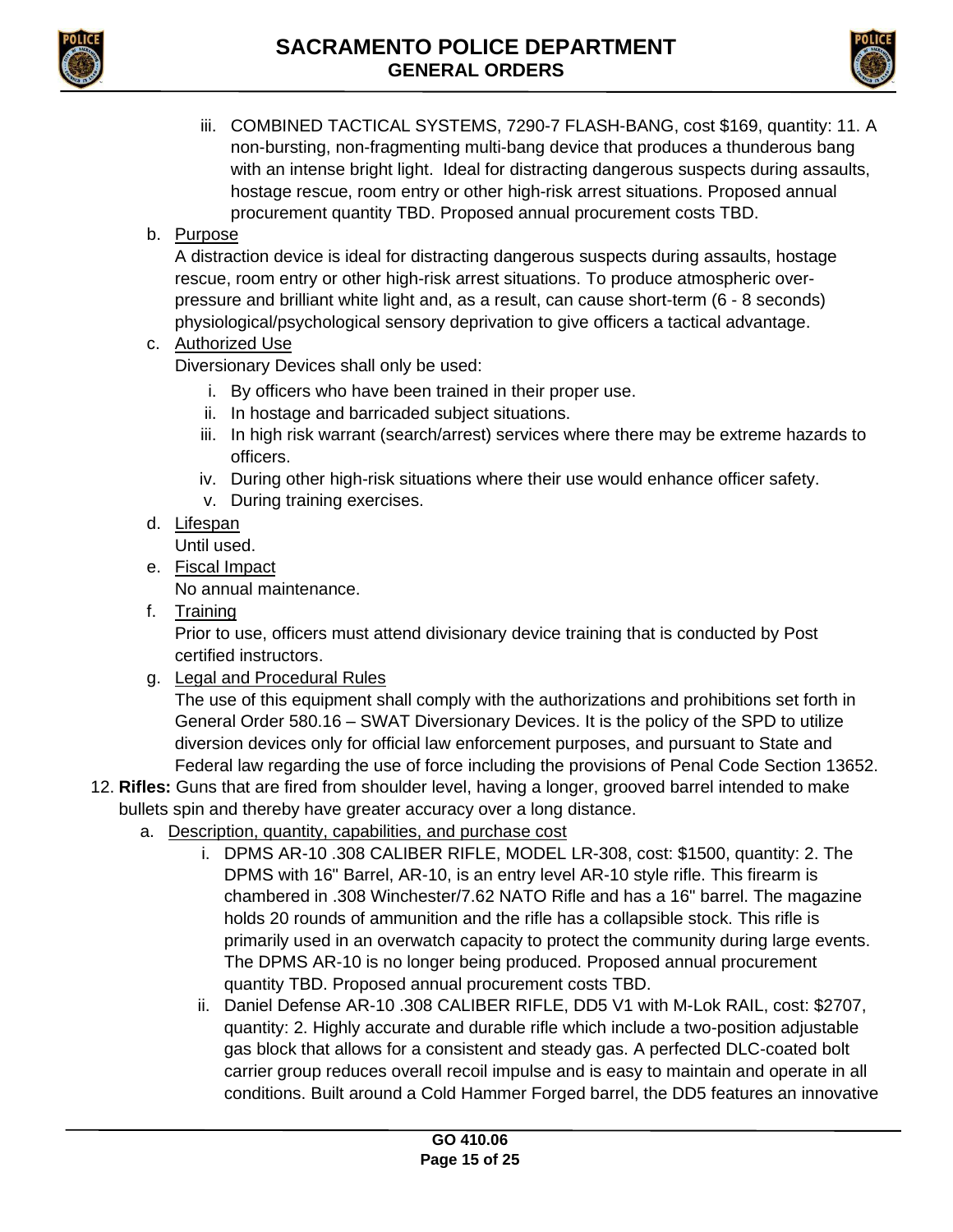



4-Bolt Connection System that dramatically increases the connection surface area between the barrel and upper receiver for increased stability and accuracy traditionally only found in high-end bolt action rifles. This rifle is primarily used in an overwatch capacity to protect the community during large events. Proposed annual procurement quantity TBD. Proposed annual procurement costs TBD.

- iii. LWRCI SWAT OPERATOR PACKAGE IC DI 10.5" RIFLE, cost: \$2070, quantity: 20. A rifle that fires an intermediate-power cartridge (.223) which is more powerful than a standard pistol but less powerful than a standard rifle. It is a short-barreled rifle which allows a a trained officer better control inside of structures with greater accuracy than a handgun. Proposed annual procurement quantity TBD. Proposed annual procurement costs TBD.
- iv. Colt M16A1 RIFLE, Converted to Semi-Automatic AR-15, received from military at no cost. cost: \$280,000 to convert and outfit rifles for police use, quantity: 322. The M16 rifle, officially designated Rifle, Caliber 5.56MM. Proposed annual procurement quantity TBD. Proposed annual procurement costs TBD.
- v. COLT M4 COMMANDO 11.5" RIFLE, cost: Unknown, quantity: 2. A rifle that fires an intermediate-power cartridge (.223) which is more powerful than a standard pistol but less powerful than a standard rifle. It is a short-barreled rifle which allows a trained officer better control inside of structures with greater accuracy than a handgun.
- vi. SPEER GOLD DOT .223 CALIBER 62 GRAIN RIFLE ROUND, cost: \$260 per case of 500, quantity: 400 cases. Remington ammo made by Speer is reloadable, features nickel plated brass cases and Boxer primers and this is a non-corrosive round. The Gold Dot LE ammunition goes through a process of joining the jacket and core one molecule at a time, thanks to this Speer eradicates the potential for the leading cause of bullet failure (jacket/core separation). This process will guarantee extraordinary weight retention through barriers as strong as auto-glass. In addition to its remarkable strength, Gold Dot rifle ammunition asserts remarkable accuracy. With exact tolerances and unparalleled bullet uniformity of jacket thickness. Proposed annual procurement quantity TBD. Proposed annual procurement costs TBD.
- vii. FEDERAL 9MM LUGER AUTO 147 Grain FULL METAL JACKET FLAT POINT PRACTICE AMMUNITION, cost: \$6,300, quantity: 15,000 rounds. This Federal American Eagle 9mm Luger ammunition is loaded with a 147 grain Full Metal Jacket bullet. The Full Metal Jacket bullet is for range practice and reducing fouling in the barrel. The jacket extends from the nose to the base, preventing bullet expansion and barrel leading. This ammunition is new production, non-corrosive, ammo, featuring brass cases, boxer primed and is reloadable. Proposed annual procurement quantity TBD. Proposed annual procurement costs TBD.
- viii. FEDERAL 9MM LUGER GRAIN HST DUTY AMMUNITION, cost: \$9600, quantity: 8000 rounds. This 9mm ammo load features nickel plated brass casings and noncorrosive primers. A specially designed hollow-point tip won't plug while passing through a variety of barriers and this bullet holds its jacket in the toughest conditions HST is engineered to provide 100% weight retention through most barriers Proposed annual procurement quantity TBD. Proposed annual procurement costs TBD.
- ix. FEDERAL .223 55GR RIFLE ROUND, cost: \$170 per case of 500, quantity: 1000 cases. Federal 223 Remington ammo features a lead core 55 Grain Full Metal Jacket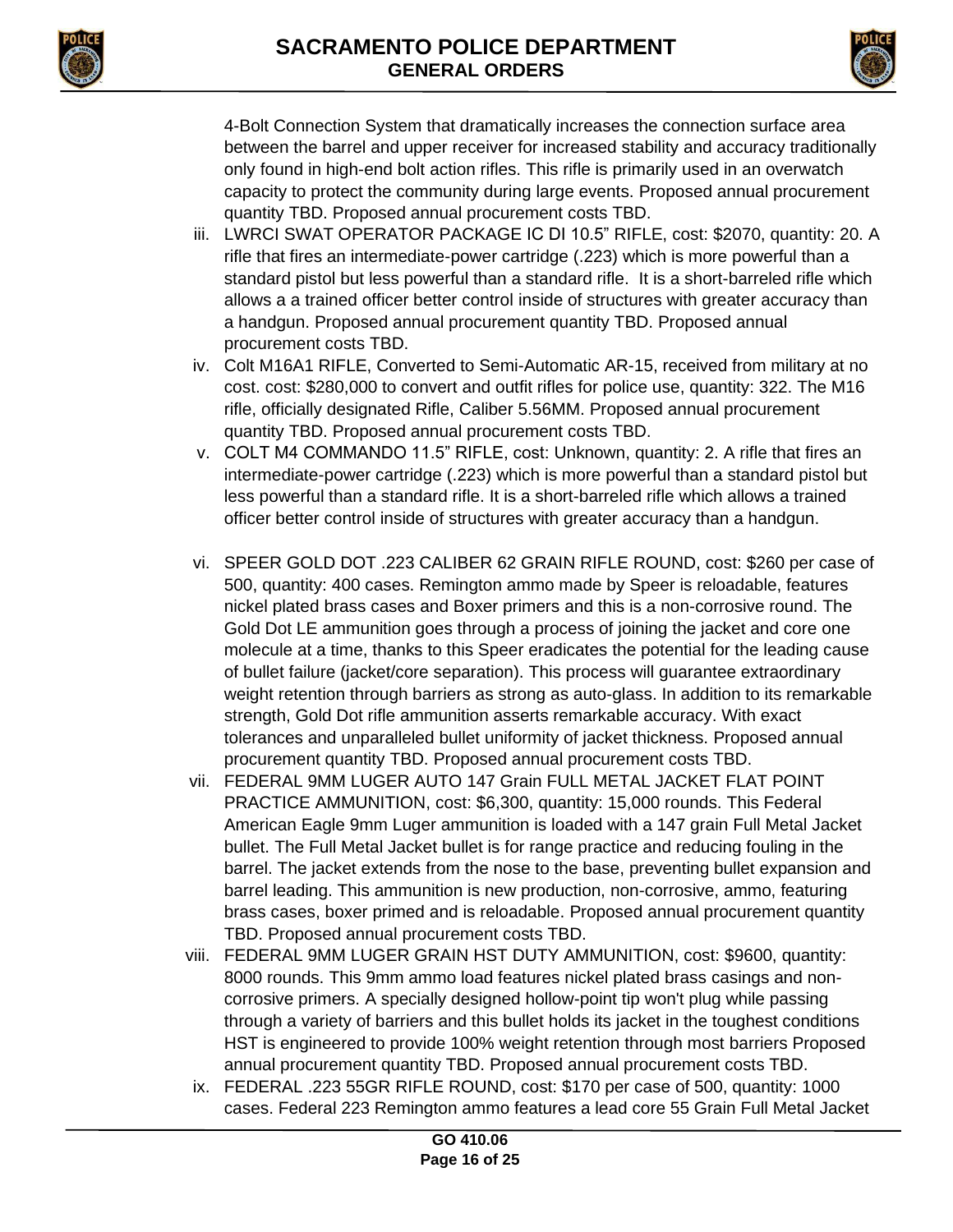



bullet that is nonmagnetic, non-corrosive boxer primer and new virgin brass casing that can be reloaded up to seven times for those high volume 223 ammo shooters that love to reload their 223 Remington ammunition. The Federal American Eagle 223BL ammo offers muzzle velocity of 3240 feet per second and muzzle energy of 1282 ft lbs. Proposed annual procurement quantity TBD. Proposed annual procurement costs TBD.

- x. FEDERAL GOLD MEDAL .308 168GR RIFLE ROUND, cost: \$398 per case of 500, quantity: 40 cases. The Federal Gold Medal .308 Winchester ammunition is new production ammo that features a 168 Grain Sierra MatchKing Hollow Point Boat Tail bullet, a non- corrosive boxer primer and the .308 Winchester ammunition is brand new never fired virgin brass casing that can be reloaded up to seven times for those shooters that reload their .308 Winchester ammunition. Sierra MatchKing Boat-tail bullet with Federal's proprietary delivery system. Federal's Gold Medal .308 Winchester ammo offers a muzzle speed of 2650 feet per second and a muzzle energy of 2619 foot pounds. Proposed annual procurement quantity TBD. Proposed annual procurement costs TBD.
- xi. RUAG SWISS P .308 WIN ARMOUR PIERCING FMJCH 196 GRAIN, cost \$1080, quantity: 1160. The tungsten carbide core is much harder and more ductile than most targets which makes it unstoppable for light armor. Because the core does not break apart during penetration it transfers outstanding residual energy to the target. Using only high-quality raw materials and producing within tight tolerances ensure an identical point of impact from batch to batch. Bullets provide the desired effect on hard and soft targets on every mission. All .308 Win. SWISS P rounds have an identical point of impact at 100m which allows the shooter to instantly change the bullet type. Proposed annual procurement quantity TBD. Proposed annual procurement costs TBD.
- xii. RUAG SWISS P.308 WIN TACTICAL 164 GRAIN, cost \$4,640, quantity 180 Accurately hitting targets behind an angled window or windshield without the risk of unpredictable bullet deflection is challenging. This places bystanders in danger, especially if the shooting line is not perpendicular to the window. At least 90% of the residual body of the SWISS P Tactical bullet stays intact and it does not fragment at all. Tight production tolerances and small production batches ensure constant ballistic values and stringent quality controls guarantee identical trajectory from batch to batch. All .308 Win. SWISS P rounds have an identical point of impact at 100m which allows the shooter to instantly change the bullet type. Proposed annual procurement quantity TBD. Proposed annual procurement costs TBD.

### b. Purpose

To be used as precision weapons to address a threat with more precision and/or greater distances than a handgun, if present and feasible.

c. Authorized Use

Only members that are POST certified are authorized to use a rifle.

d. Lifespan

DPMS AR-10 .308 rifle- 15 years. Daniel Defense AR-10 .308 rifle- 15 years. LWRCI SWAT operator package IC DI 10.5" rifle- 5 years.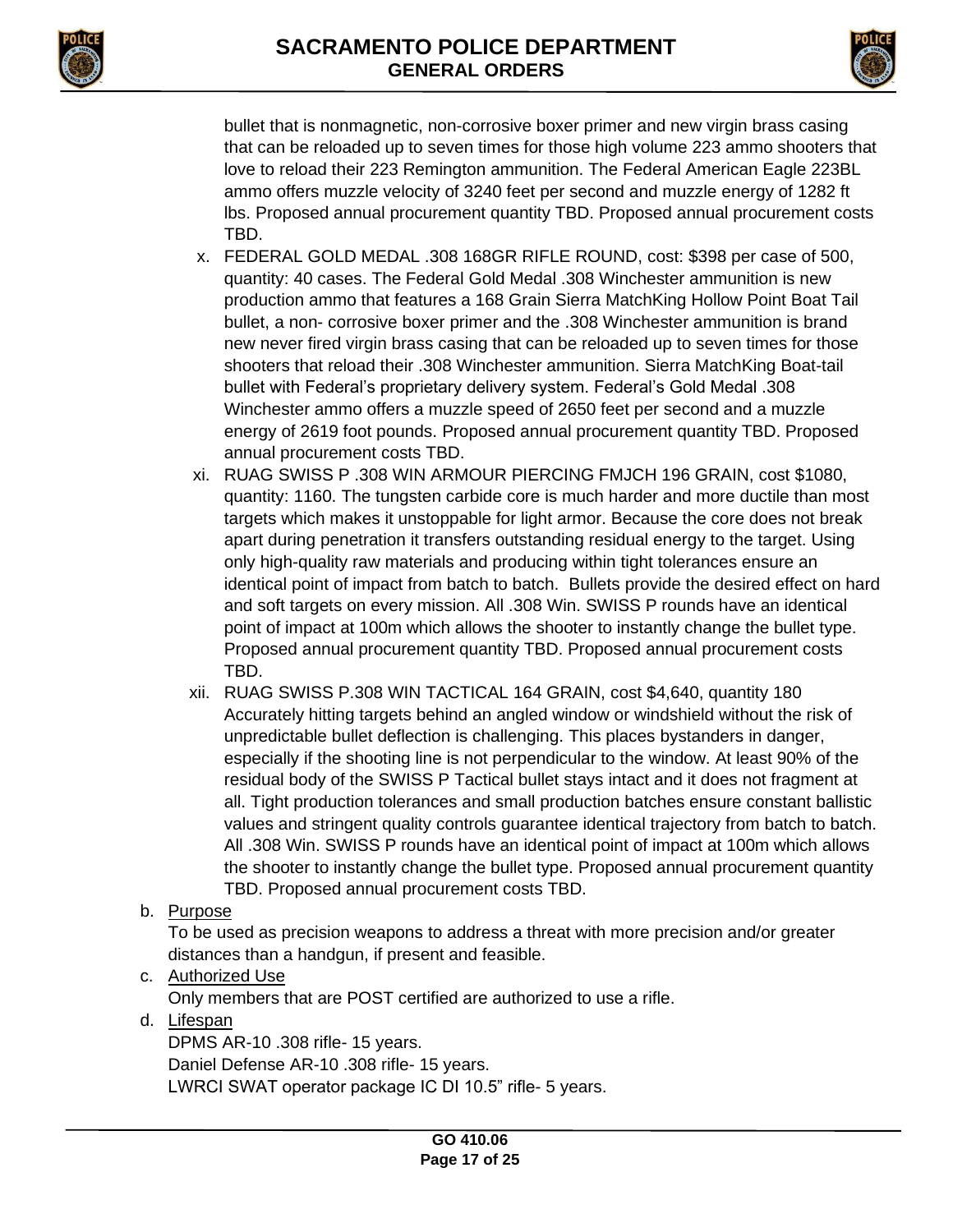



Colt M16A1rifle converted to semi-automatic AR-15- no expiration. Federal American Eagle 9mm Luger 147 Grain FMJ- no expiration. Federal HST Law Enforcement 9mm Luger Ammo 147 grain JHP- no expiration.

e. Fiscal Impact

Annual maintenance is approximately \$50 for each rifle.

f. Training

Prior to using a rifle, officers must be certified by POST instructors in the operation of the rifle. Additionally, all members that operate any rifle are required to pass a range qualification two times a year.

g. Legal and Procedural Rules

The use of this equipment shall comply with the authorizations and prohibitions set forth in General Orders 580.02 – Use of Force and 580.04 – Firearms. It is the policy of the SPD to utilize rifles only for official law enforcement purposes, and pursuant to State and Federal law regarding the use of force including the provisions of Penal Code Section 13652.

- 13. **Chemical Agent and Smoke Canisters:** Canisters that contain chemical agents that are released when deployed.
	- a. Description, quantity, capabilities, and purchase cost
		- i. DEFENSE TECHNOLOGY, TRIPLE-CHASER SEPARATING CANISTE, CS, #1026, cost: \$47, quantity: 50. The Triple-Chaser CS consists of three separate canisters pressed together with separating charges between each. When deployed, the canisters separate and land approximately 20 feet apart allowing increased area coverage in a short period of time. This canister can be hand thrown or launched from a fired delivery system. The canister is 6.5 in. by 2.7 in. and holds an approximately 3.2 oz. of active agent payload. It has an approximate burn time of 20-30 seconds. Proposed annual procurement quantity TBD. Proposed annual procurement costs TBD.
		- ii. DEFENSE TECHNOLOGY, RIOT CONTROL CONTINUOUS DISCHARGE GRENADE, CS, #1082, cost: \$27, quantity: 75. The Riot Control CS Grenade is designed specifically for outdoor use in crowd control situations with a high volume continuous burn that expels its payload in approximately 20-40 seconds through four gas ports located on the top of the canister. This grenade can be used to conceal tactical movement or to direct the route of a crowd. The volume of smoke and agent is vast and obtrusive. This launchable grenade is 6.0 in. by 2.35 in. and holds approximately 2.7 oz. of active agent. Proposed annual procurement quantity TBD. Proposed annual procurement costs TBD.
		- iii. DEFENSE TECHNOLOGY, FLAMELESS TRI-CHAMBER CS GRENADE, #1032, cost \$45, quantity: 20. The design of the Tri-Chamber Flameless CS Grenade allows the contents to burn within an internal can and disperse the agent safely with reduced risk of fire. The grenade is designed primarily for indoor tactical situations to detect and/or dislodge a barricaded subject. This grenade will deliver approximately .70 oz. of agent during its 20-25 seconds burn time. The Tri-Chamber Flameless Grenade can be used in crowd control as well as tactical deployment situations by Law Enforcement and Corrections but was designed with the barricade situation in mind. Its applications in tactical situations are primarily to detect and/or dislodge barricaded subjects. The purpose of the Tri-Chamber Flameless Grenade is to minimize the risks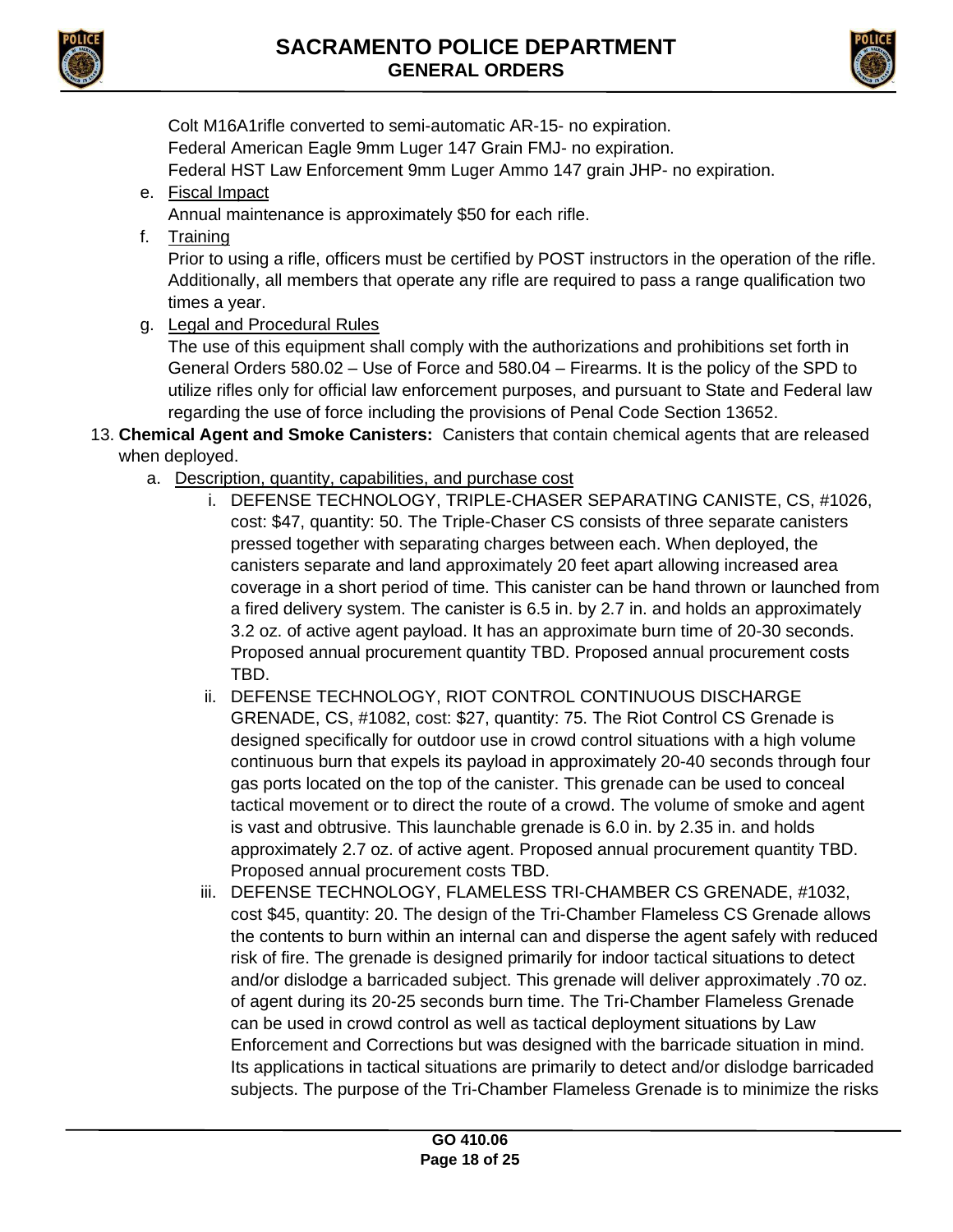



to all parties through pain compliance, temporary discomfort, and/or incapacitation of potentially violent or dangerous subjects. The Tri-Chamber Flameless Grenade provides the option of delivering a pyrotechnic chemical device indoors, maximizing the chemicals' effectiveness via heat and vaporization, while minimizing or negating the chance of fire to the structure. The Tri-Chamber Flameless Grenade is NOT to be launched utilizing a launching cup. Proposed annual procurement quantity TBD. Proposed annual procurement costs TBD.

- iv. DEFENSE TECHNOLOGY, FLAMELESS EXPULSION CS GRENADE, #2042, cost: \$48, quantity: 28. The CS Flameless Expulsion Grenade is a compact, nonpyrotechnic, chemical agent device that provides safe expulsion without risk of fire. It is safe to use inside of a residence. Unlike pyrotechnical grenades, this device's contents are expelled upon actuation of a CO2 cartridge that will affect a confined area of approximately 1500 square feet. This grenade is 7.5 in. by 1.65 in. and delivers approximately .16 oz. of active agent during its 3-second discharge time. Proposed annual procurement quantity TBD. Proposed annual procurement costs TBD.
- v. DEFENSE TECHNOLOGY, FLAMELESS EXPULSION OC GRENADE, #2040, cost: \$49, quantity: 18. The OC Flameless Expulsion Grenade is a compact, nonpyrotechnic, chemical agent device that provides safe expulsion without risk of fire. It is safe to use inside of a residence. Unlike pyrotechnical grenades, this device's contents are expelled upon actuation of a CO2 cartridge that will affect a confined area of approximately 1500 square feet. This grenade is 7.5 in. by 1.65 in. and delivers approximately .02 oz. of active agent during its 3-second discharge time. Proposed annual procurement quantity TBD. Proposed annual procurement costs TBD.
- vi. DEFENSE TECHNOLOGY, MAXIMUM HC SMOKE MILITARY-STYLE CANISTER, #1083, cost: \$38, quantity: 119. The Military-Style Maximum Smoke Grenade comes from the Defense Technology #3 smoke grenade. It is a slow burning, high volume, continuous discharge grenade designed for outdoor use in crowd management situations. Emits grey-white smoke only for approximately 1.5 to 2 minutes. Proposed annual procurement quantity TBD. Proposed annual procurement costs TBD.
- vii. DEFENSE TECHNOLOGY, FLAMELESS TRI-CHAMBER SAF-SMOKE GRENADE, #1033, cost: \$43, quantity: 100. The design of the Tri-Chamber Flameless Saf-Smoke Grenade allows the contents to burn within an internal can and disperse the agent safely with reduced risk of fire. The grenade is designed primarily for indoor tactical situations to detect and/or dislodge a barricaded subject. This grenade will deliver approximately .70 oz. of agent during its 20-25 seconds burn time. The Tri-Chamber Flameless Grenade can be used in crowd control as well as tactical deployment situations by Law Enforcement and Corrections but was designed with the barricade situation in mind. Its applications in tactical situations are primarily to detect and/or dislodge barricaded subjects. The purpose of the Tri-Chamber Flameless Grenade is to minimize the risks to all parties through pain compliance, temporary discomfort, and/or incapacitation of potentially violent or dangerous subjects. The Tri-Chamber Flameless Grenade provides the option of delivering a pyrotechnic chemical device indoors, maximizing the chemicals' effectiveness via heat and vaporization, while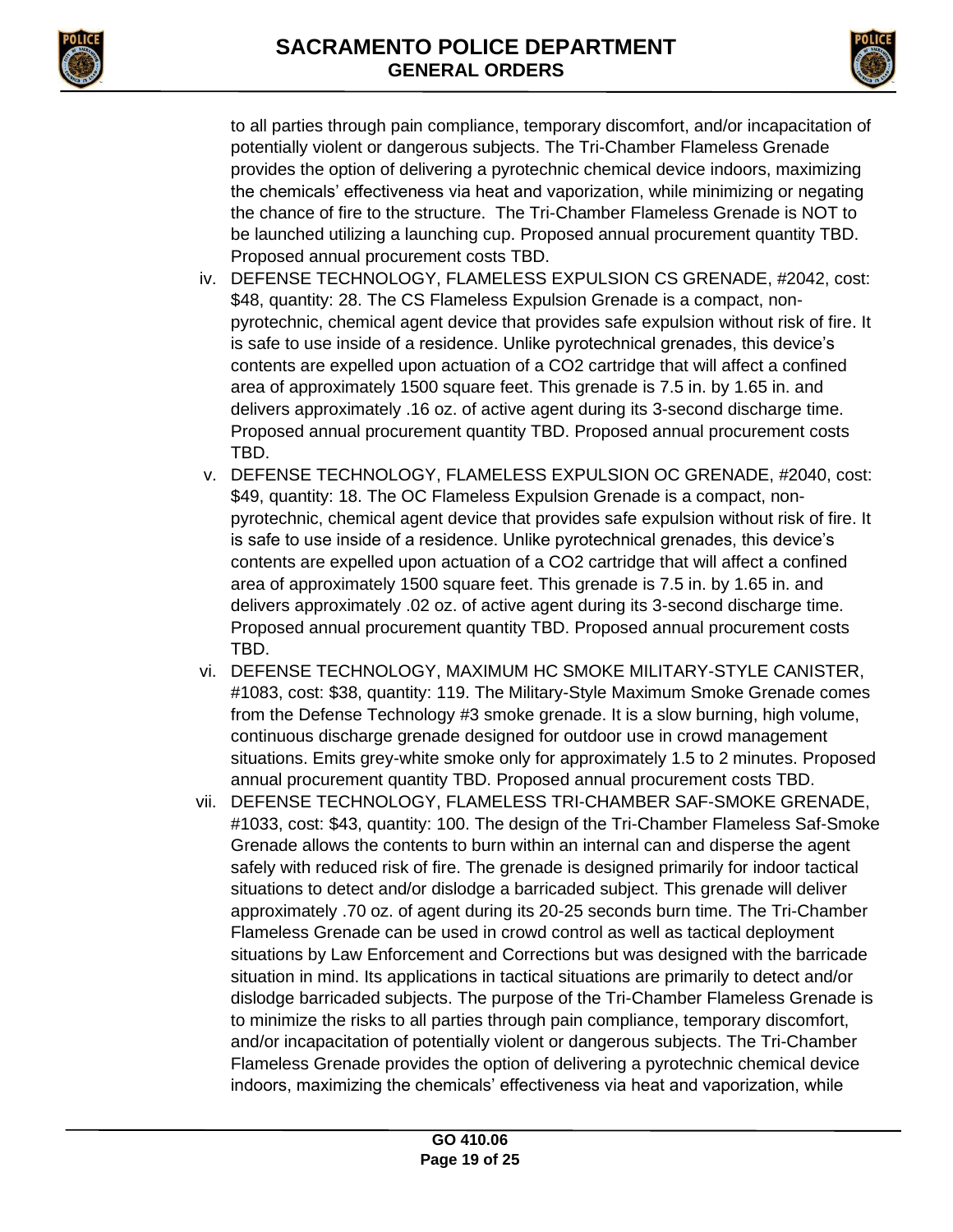



minimizing or negating the chance of fire to the structure. Proposed annual procurement quantity TBD. Proposed annual procurement costs TBD.

- viii. DEFENSE TECHNOLOGY, POCKET TACTICAL BLUE SMOKE GRENADE, #1017B, cost: \$39, quantity: 11. The Pocket Tactical Blue Smoke Grenade is a small, lightweight device. Though it is slightly over four inches in length, it produces a blue smoke cloud so fast it appears to be an enveloping screen produced by a full size tactical colored smoke grenade. It will burn approximately 20-40 seconds. Proposed annual procurement quantity TBD. Proposed annual procurement costs TBD.
- ix. DEFENSE TECHNOLOGY, RIOT CONTROL CONTINUOUS DISCHARGE OC GRENADE, #1080, cost \$41, quantity: 82- The Riot Control OC Grenade is designed specifically for outdoor use in crowd control situations with a high volume continuous burn that expels its payload in approximately 20-40 seconds through four gas ports located on the top of the canister. This grenade can be used to conceal tactical movement or to route a crowd. The volume of smoke and agent is vast and obtrusive. This launchable grenade is 6.0 in. by 2.35 in. and holds approximately 0.88 oz. of active agent. Proposed annual procurement quantity TBD. Proposed annual procurement costs TBD.
- x. DEFENSE TECHNOLOGY, OC TRIPLE-CHASER SEPARATING CANISTER, #1020, cost: \$61, quantity: 26. The OC Triple-Chaser Pyrotechnic Grenade is one of our first-ever pyrotechnic grenades that combines the effectiveness of Oleoresin Capsicum (OC) as an irritant and inflammatory agent with the flexible delivery methods, range and area coverage of pyrotechnic munitions for crowd control. The Triple-Chaser OC consists of three separate canisters pressed together. This grenade can be hand thrown or launched from a delivery system. The grenade is 6.5 in. by 2.7 in. and holds approximately 1.06 oz. of active agent payload. It has an approximate burn time of 20-30 seconds. Proposed annual procurement quantity TBD. Proposed annual procurement costs TBD.
- xi. DEFENSE TECHNOLOGY, OC VAPOR AEROSOL GRENADE, #1056, cost: \$49, quantity: 16. The Defense Technology OC Vapor Aerosol Grenade is for law enforcement and corrections use to deliver a high concentration of Oleoresin Capsicum (OC) in a powerful mist. The grenade is designed for indoor use in confined areas and, once deployed, inflames the mucous membranes and exposed skin resulting in an intense burning sensation. The incapacitating effect of the OC Vapor on the subject is dramatic with minimal decontamination needed. Removing the subject from the affected area to fresh air will resolve respiratory effects within minutes. The OC Vapor Aerosol Grenade is ideal for cell extractions or barricade situations where the use of pyrotechnic, powder or liquid devices is not practical or desired. Proposed annual procurement quantity TBD. Proposed annual procurement costs TBD.
- xii. DEFENSE TECHNOLOGY, HAN-BALL OC GRENADE, #1099, cost: \$49, quantity: 28. The Han-Ball OC Grenade expels its payload in approximately 10-25 seconds. The rubber ball round has an overall size of 4.8 in. tall, including the fuse head, and 3.1 in. diameter. This launchable grenade holds approximately 0.29 oz. of active agent. The Han-Ball OC Grenade is a fast burning, high volume continuous discharge grenade. Proposed annual procurement quantity TBD. Proposed annual procurement costs TBD.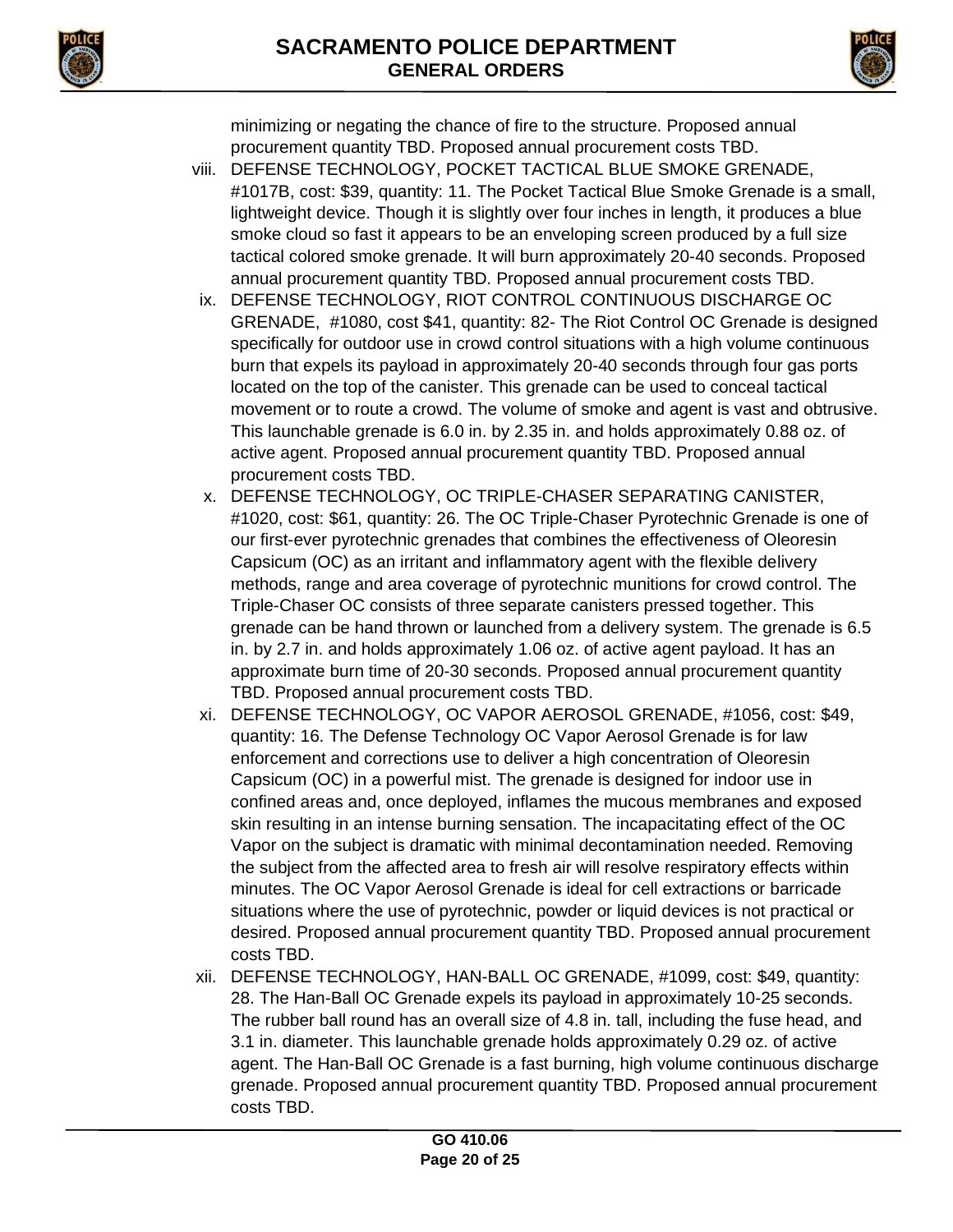



- xiii. DEFENSE TECHNOLOGY, OC AEROSOL GRENADE 1.3% FOGGER, 6 OUNCE, #56854, cost: \$22, quantity: 28. The 6 oz. OC Aerosol Grenade will deliver its payload of 1.3% MC% OC in 20-25 seconds. This is an anatomized mist which enhances the pungent 1.3% OC formulation. Ideal for area denial areas like attics, garages, etc. This device has minimum clean up. The canister may also be handheld to direct the spray pattern. This product is designed to provide room clearing ability with minimum clear up requirements. Proposed annual procurement quantity TBD. Proposed annual procurement costs TBD.
- xiv. DEFENSE TECHNOLOGY, FIRST DEFENSE 1.3% MK-9 STREAM OC AEROSOL, #56895, cost: \$55, quantity: 5. The MK-9 features an easy to use trigger handle, is intended for use in crowd management and will deliver 14 short bursts of OC at an effective range of 18-20 ft. This 1.3% MC OC aerosol product utilizes a stream delivery method providing a target-specific, strong concentrated stream for greater standoff. Proposed annual procurement quantity TBD. Proposed annual procurement costs TBD.
- xv. DEFENSE TECHNOLOGY, FIRST DEFENSE 1.3% MK-9 FOGGER OC AEROSOL, #43953, cost: \$57, quantity: 28. The MK-9 features an easy to use trigger handle, is intended for use in crowd management and will deliver 14 short bursts of OC at an effective range of 18-20 ft. This 1.3% MC OC aerosol product utilizes a cone or fogger delivery method providing a wide spray pattern for easier target acquisition. Proposed annual procurement quantity TBD. Proposed annual procurement costs TBD.
- xvi. DEFENSE TECHNOLOGY, FIRST DEFENSE 1.3% MK-46V STREAM OC AEROSOL #43046, cost: \$495, quantity: 10. The MK-46 features a trigger handle, is intended for use in crowd management and will deliver 26 short bursts of OC at an effective range of 25-30 ft. This 1.3% MC OC aerosol product utilizes a stream delivery method providing a target-specific, strong concentrated stream for greater standoff. Proposed annual procurement quantity TBD. Proposed annual procurement costs TBD.

## b. Purpose

To limit the escalation of conflict where employment of lethal force is prohibited or undesirable. Situations for use of the less lethal weapon systems may include, but are not limited to:

- i. Self-destructive, dangerous and/or combative individuals.
- ii. Riot/crowd control and civil unrest incidents.
- iii. Circumstances where a tactical advantage can be obtained.
- iv. Potentially vicious animals.
- v. Training exercises or approved demonstrations.
- c. Authorized Use

Only officers who have received POST certification in the use chemical agents are authorized to use chemical agents.

d. Training

Sworn members utilizing chemical agent canisters are certified by POST less lethal and chemical agents instructors.

e. Lifespan

5 years from manufacturing date.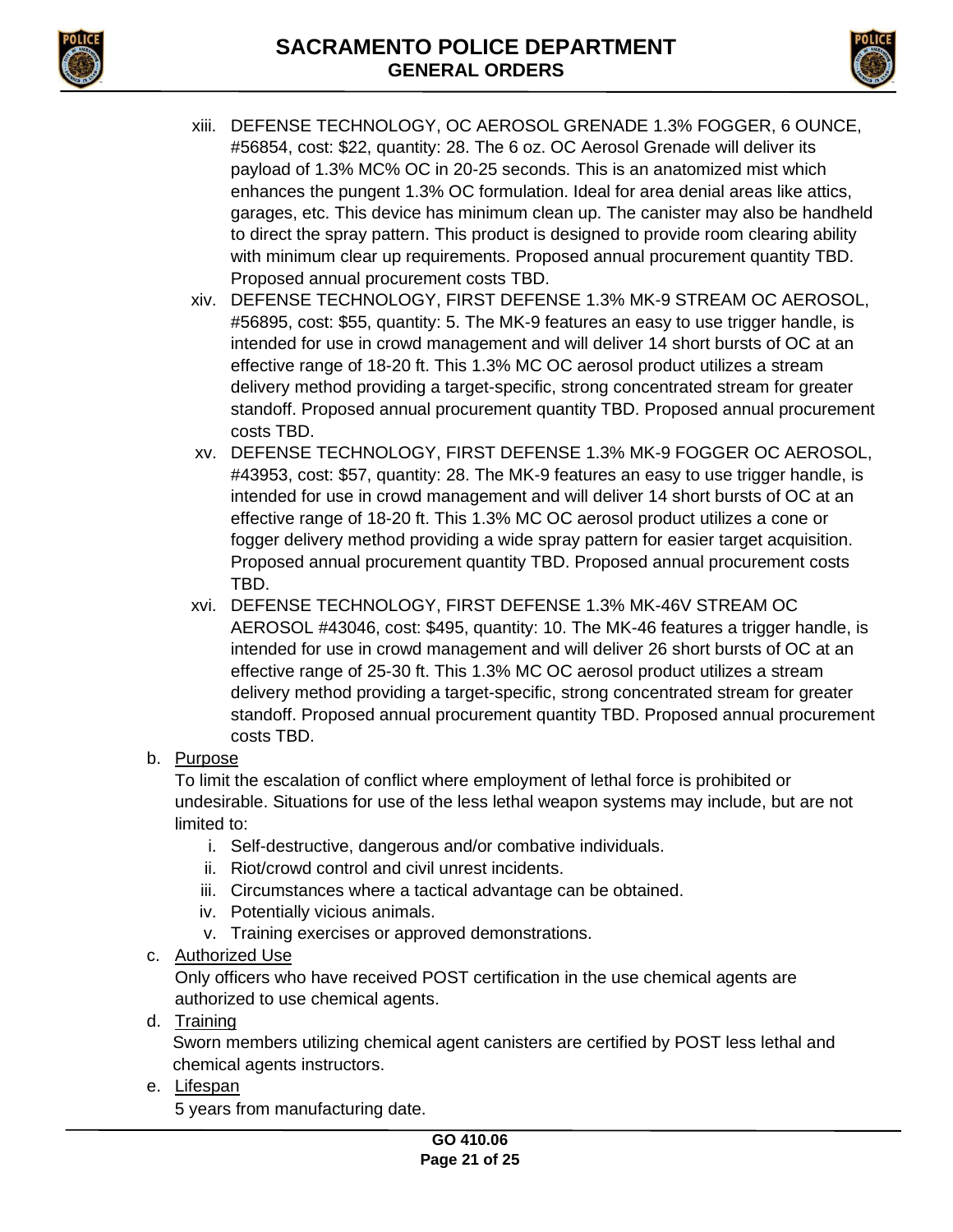



- f. Fiscal Impact No annual maintenance.
- g. Legal and Procedural Rules

The use of this equipment shall comply with the authorizations and prohibitions set forth in RM 580.07 – Chemical Agent Manual and RM 532.11 – First Amendment Assemblies Manual. It is the policy of the SPD to utilize chemical agents only for official law enforcement purposes, in accordance with the department's Use of Force Policy, and pursuant to State and Federal law, including the provisions of Penal Code Section 13652.

- **14. Explosive Breaching Tools:** Tools that are used to conduct an explosive breach.
	- a. Description, quantity, capabilities, and purchase cost
		- i. DETONATING CORD, cost: \$1 per foot, quantity: 750 feet. The detonating cord is a thin, flexible plastic tube usually filled with [pentaerythritol tetranitrate](https://en.wikipedia.org/wiki/Pentaerythritol_tetranitrate) (PETN, pentrite). With the PETN exploding at a rate of approximately 6400 m/s, any common length of detonation cord appears to explode instantaneously. It is a highspeed [fuse](https://en.wikipedia.org/wiki/Fuse_(explosives)) which explodes, rather than burns, and is suitable for detonating [high](https://en.wikipedia.org/wiki/Explosive_material#High_explosives)  [explosives.](https://en.wikipedia.org/wiki/Explosive_material#High_explosives) Proposed annual procurement quantity TBD. Proposed annual procurement costs TBD.
		- ii. BLASTING CAP, cost: \$12, quantity: 50. A blasting cap is a small sensitive primary explosive device generally used to detonate a larger, more powerful and less sensitive secondary explosive such as TNT, dynamite, or plastic explosive. Blasting caps come in a variety of types, including non-electric caps, electric caps, and fuse caps. Proposed annual procurement quantity TBD. Proposed annual procurement costs TBD.
		- iii. ROYAL REMINGTON 870 EXPRESS BREACHING SHOTGUN, cost: \$500, quantity: 5. This weapon allows for breachers to safely utilize shotgun breaching rounds in order to destroy deadbolts, locks, and hinges. The stand-off that is attached to the end of the barrel allows for positive placement of the gun into the correct position and vents gases to prevent overpressure. This weapon can also defeat windows and sliding glass doors with a flash bang round. A less lethal 2.4 inch 12-gauge shotgun round firing a ballistic fiber bag filled with 40 grams of lead shot at a velocity of 270-290 feet per second (FPS). Proposed annual procurement quantity TBD. Proposed annual procurement costs TBD.
		- iv. ROYAL ARMS TESAR-2 BACK CAP 425 GRAIN COPPER FRANGIBLE BREACHING ROUND, cost: \$5 per round, quantity: 201. The round is fired from a breaching shotgun and is used to destroy deadbolts, locks and hinges. Proposed annual procurement quantity TBD. Proposed annual procurement costs TBD.
		- v. ROYAL ARMS TESAR-3 GREEN CAP 375 GRAIN CLAYVON FRANGIBLE BREACHING ROUND, cost: \$5 per round, quantity: 11. The round is fired from a breaching shotgun and is used to destroy deadbolts, locks and hinges. Proposed annual procurement quantity TBD. Proposed annual procurement costs TBD.
		- vi. ROYAL ARMS TESAR-4 YELLOW CAP 750 GRAIN COPPER FRANGIBLE BREACHING ROUND, cost: \$5 per round, quantity: 12. The round is fired from a breaching shotgun and is used to destroy deadbolts, locks, and hinges. Proposed annual procurement quantity TBD. Proposed annual procurement costs TBD.
		- vii. ROYAL ARMS HP CUTTER 12 GAUGE HOLLOW POINT REBAR CUTTER BREACHING ROUND, cost: \$6 per round, quantity: 24. The round is fired from a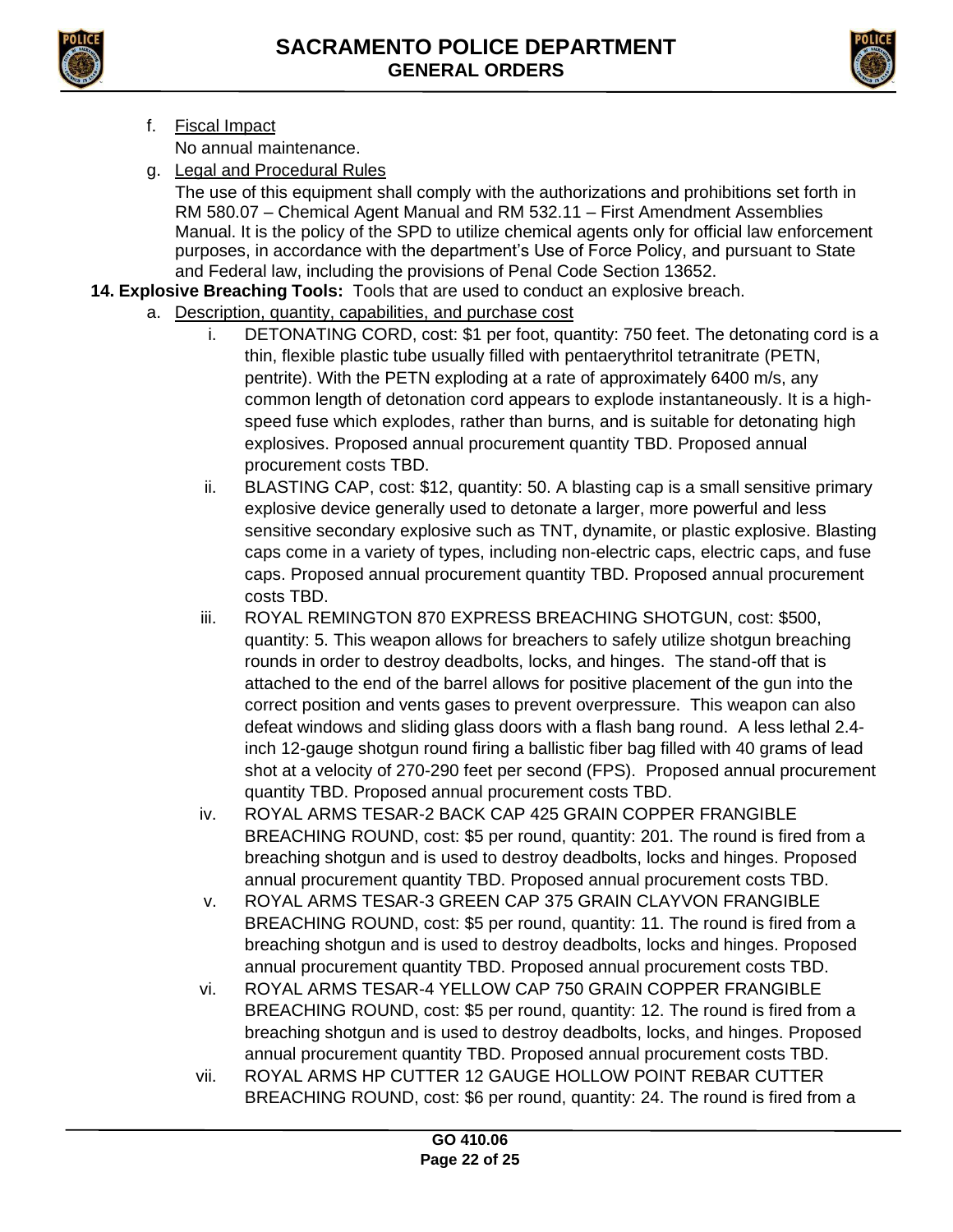



breaching shotgun and is used to cut rebar, penetrate security glass, car doors, and can penetrate engine blocks. Proposed annual procurement quantity TBD. Proposed annual procurement costs TBD.

- viii. ROYAL ARMS FB-82H 12-GAUGE 82 GRAIN FLASH BANG HARD BREACHING ROUND, cost: \$5 per round, quantity: 71. The rounds are fired from a breaching shotgun and is used as a diversionary round and can be used to break glass. Proposed annual procurement quantity TBD. Proposed annual procurement costs TBD.
- ix. ROYAL ARMS MB-70S 12 GAUGE MUZZLE BLAST FLASH BANG SOFT BREACHING ROUND, cost: \$6 per round, quantity: 29. The round is fired from a breaching shotgun and is used as a diversionary round and can be used to break glass. Proposed annual procurement quantity TBD. Proposed annual procurement costs TBD.
- b. Purpose

To safely gain entry into a structure.

c. Authorized Use

Explosive breaching may only occur after authorization by the Incident Commander or SWAT Commander in the field, and during training exercises.

d. Lifespan

Breaching Shotgun- 25 years

Blasting Caps- 10 years

Detonating cord- 10 years

Royal Arms Tesar-2 black cap 425 grain copper breaching round- 5 years Royal Arms Tesar-3 green cap 375 grain clayvon frangible breaching round- 5 years Royal Arms Tesar-4 yellow cap 750 grain copper frangible breaching round- 5 years Royal Arms HP cutter 12-gauge hollow point rebar cutter breaching round- 5 years Royal Arms FB-82H 12-gauge 82 grain flash bang hard core breaching round- 5 years Royal Arms MB-70S 12-gauge muzzle blast flash bang soft breaching round- 5 years

e. Fiscal Impact

Annual maintenance is approximately \$500.

f. Training

All officers who use explosive breaching tools shall attend 40 hours of explosive breaching instruction and must additionally receive quarterly training for explosive operations.

g. Legal and Procedural Rules

The use of this equipment shall comply with the authorizations and prohibitions set forth in General Orders 580.02 – Use of Force, 580.04 – Firearms, 580.15 – SWAT and 580.16 – SWAT Diversionary Devices. It is the policy of the SPD to utilize breaching tools only for official law enforcement purposes, and pursuant to State and Federal law including the provisions of Penal Code Section 13652.

- 15. **PepperBall Launcher:** A device that discharges irritant projectiles.
	- a. Description, quantity, capabilities, and purchase cost
		- i. PepperBall VKS CARBINE, cost: \$1300, quantity 61. The Variable Kinetic System (VKS) is a compressed-air powered launcher designed to fire non-lethal PepperBall projectiles. The PepperBall VKS Carbine features a Dual Feed System that offers the ability to quickly switch between Hopper mode and Magazine mode for optimum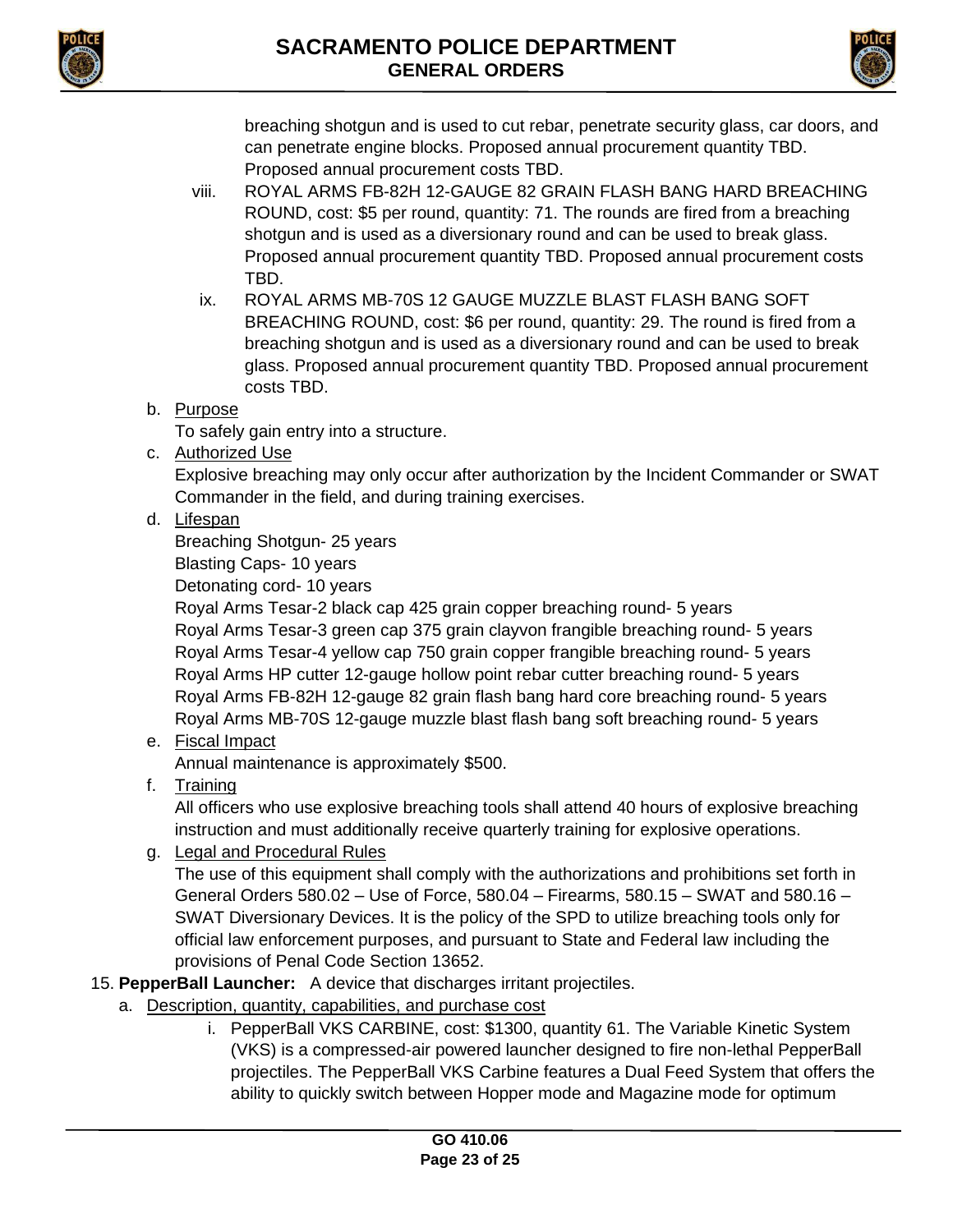



versatility. Proposed annual procurement quantity TBD. Proposed annual procurement costs TBD.

- ii. PepperBall LIVE PROJECTILE, cost: \$2 per projectile, quantity 3000. The basic PepperBall projectile contains 2% PAVA pepper powder, and is designed for direct impact and area saturation, especially in confined, interior spaces. Discharged from a PepperBall Launcher, the projectile has a velocity of 280-350 FPS. The projectile has a direct impact of 60ft and an area of saturation of 150+ft. The projectile contains 0.5% PAVA Powder. Proposed annual procurement quantity TBD. Proposed annual procurement costs TBD.
- iii. PepperBall LIVE-X PROJECTILE, cost: \$3 per projectile, quantity 3000. The Live Projectile contains a concentrated amount of PAVA pepper powder. One round of LIVE-X contains the equivalent to 10 PepperBall rounds. Discharged from a PepperBall Launcher, the projectile has a velocity of 280-350 FPS. The projectile has a direct impact of 60ft and an area of saturation of 150+ft. The projectile contains 5% PAVA Powder. Proposed annual procurement quantity TBD. Proposed annual procurement costs TBD.
- iv. PepperBall VXR LIVE-X PROJECTILE, cost: \$3 per projectile, quantity 2000. The VXR Live-X Projectile is a non-lethal round. The projectile contains approximately 10x the PAVA of the VXR LIVE projectile. This projectile is best for direct impact or area saturation. Discharged from a PepperBall Launcher, the projectile has a velocity of 280-425 FPS. The projectile has a direct impact of 150ft and an area of saturation of 390+ft. The projectile contains 2.5% PAVA powder. Proposed annual procurement quantity TBD. Proposed annual procurement costs TBD.
- b. Purpose

To limit the escalation of conflict where employment of lethal force is prohibited or undesirable. Situations for use of the less lethal weapon systems may include but, are not limited to:

- i. Self-destructive, dangerous and/or combative individuals.
- ii. Riot/crowd control and civil unrest incidents.
- iii. Circumstances where a tactical advantage can be obtained.
- iv. Potentially vicious animals.
- v. Training exercises or approved demonstrations.
- c. Authorized Use

Only those officers who have been trained in the use of PepperBall launchers are authorized to use the PepperBall launchers.

d. Training

Sworn members utilizing PepperBall launchers and projectiles are trained in their use by POST certified less lethal and chemical agents instructors.

- e. Lifespan
	- i. PepperBall VKS Carbine- 20 years
	- ii. PepperBall Live Projectile- 3 years
	- iii. PepperBall Live-X Projectile- 3 years
	- iv. PepperBall VXR Live-X Projectile- 3 years
- f. Fiscal impact

Annual maintenance is approximately \$50 for each PepperBall launcher.